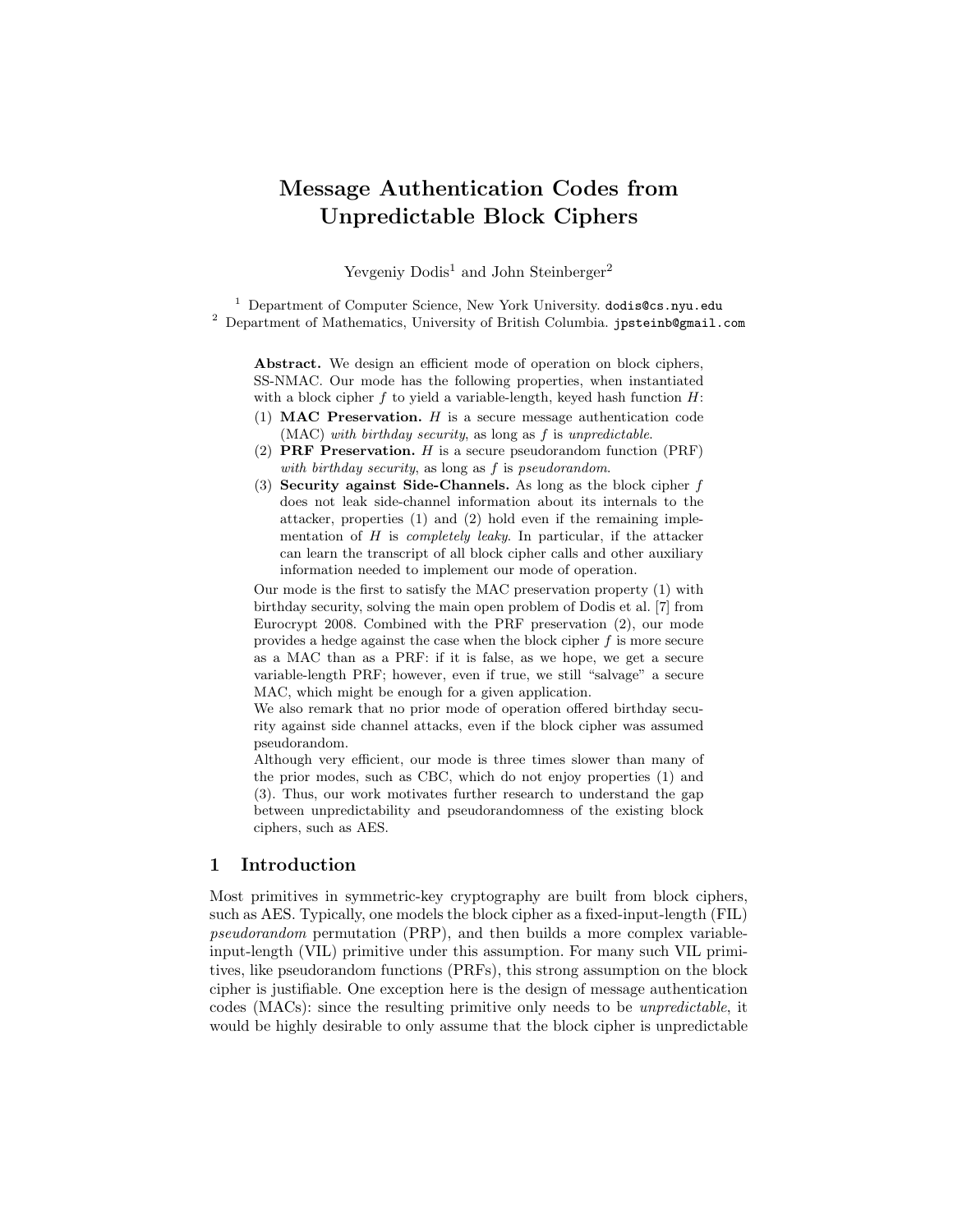as well, as opposed to pseudorandom. Indeed, it seems that assuming the block cipher is unpredictable is a *much weaker* assumption than assuming full pseudorandomness: to break the latter, all one needs to do is to predict one bit of "random-looking" information about the block cipher with probability just a little over 1/2, while the former requires one to fully compute the value of the block cipher on a new point with non-trivial probability. Thus, it is natural to ask the following central question of this work:

Question 1. Can one build an efficient variable-input-length MAC from a block cipher which is modeled as an unpredictable permutation (UP) on n-bits?

We will argue that no existing constructions are really satisfactory for achieving this natural goal. In order to discuss this precisely, we briefly recall some key quantities which determine the security of a construction. In this paper we consider only two types of adversaries: *distinguishers*, whose goal is to distinguish a function from an ideal primitive (as for PRFs and PRPs) and forgers, whose goal is to predict the value of the function on an un-queried message (as for MACs and UPs). As there often exist constant-query attacks using very long messages, the most important measure of an adversary's efficiency is the total length of messages that it queries. This upper bounds, among others, the number of queries made by the adversary. For functions that are built from a smaller primitive (such as, in all the cases we consider, a permutation), a more convenient efficiency measure is the number of queries one must make to the smaller primitive in order to evaluate the adversary's queries. In this section we let  $q$ stand for the latter number, as opposed to the number of queries actually made by the adversary to its oracle.

Let C be a function built from a block cipher f. The security<sup>1</sup>  $\varepsilon = \varepsilon(q)$  of C is the maximum advantage of an adversary for which the number of calls to f necessary to compute the adversary's queries to  $C$  does not exceed  $q$ . Thus, lower  $\varepsilon$  implies better security. We write  $\varepsilon_{\text{mac}}$  and  $\varepsilon_{\text{prf}}$  to distinguish the security C as MAC and PRF, respectively. Likewise the block cipher has a security  $\varepsilon_{\text{up}}$ and  $\varepsilon_{\text{prp}}$  as a UP and as PRP, respectively.<sup>2</sup> The *rate* of a VIL-function C is the number of times the block cipher has to be called on each input block, so it measures the efficiency of C. We can now rephrase our goal as follows. Given a block cipher f with UP security  $\varepsilon_{\text{up}}$ , construct a VIL-MAC C such that:

- (a) C has small constant rate;
- (b) the security  $\varepsilon_{\text{mac}}$  of C is as small as possible as a function of  $\varepsilon_{\text{up}}$ .

A good way to quantify the "goodness" of  $\varepsilon_{\text{mac}}$  is to assess the maximum q for which the achieved bound is meaningful, assuming that the block cipher has ideal security  $\varepsilon_{\text{up}} \sim 1/2^n$  as an unpredictable permutation. For example, if  $\varepsilon_{\text{mac}} =$  $O(\varepsilon_{\rm up} \cdot q^2)$ , then the bound is meaningful for q up to  $\sim 2^{n/2}$ , which matches the classical birthday bound typically achieved when one models the block cipher as

 $1$  Other parameters, such as the running time allowed to the adversary, may be relevant for the security, but these are not important here.

<sup>&</sup>lt;sup>2</sup> In fact  $\varepsilon_{\text{up}} = \varepsilon_{\text{mac}}$  for a block cipher, since these refer to the same notion, but we write  $\varepsilon_{\text{up}}$  to emphasize the difference with C.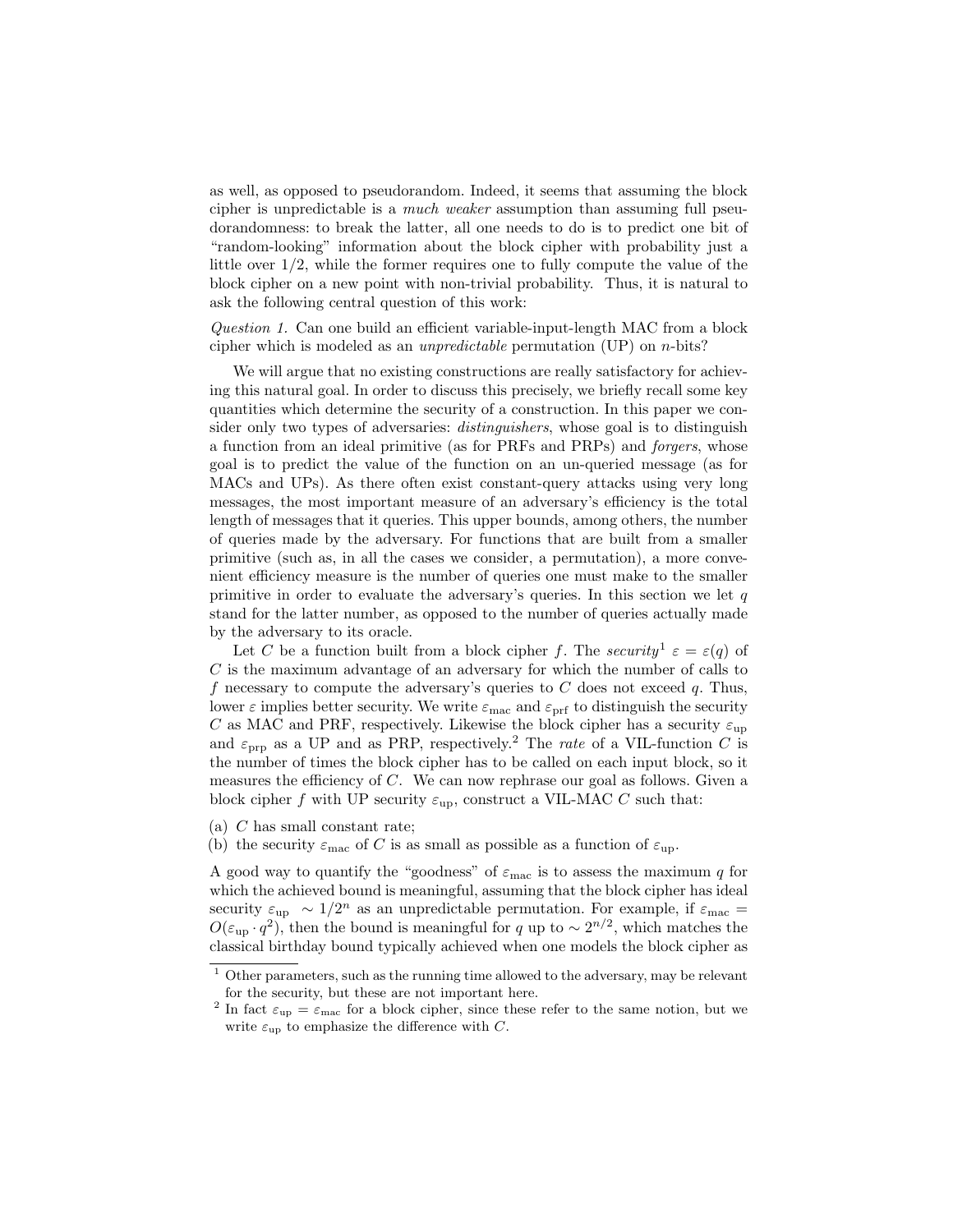a PRP. As argued by Preneel and van Oorschot [15], a simple extension attack shows that the birthday security is the best security one may hope to achieve by natural "iterative" constructions. On a positive, several elegant (iterative) constructions matching this bound are known, when modeling the block cipher as a PRP. On a negative, no existing constructions, iterative or otherwise, come even close to the birthday security when assuming UPs as opposed to PRPs. Thus, our "golden standard" to answer Question 1 will be to solve

Question 2. Build an (iterative) VIL-MAC from UPs, having constant efficiency rate and (nearly) birthday security.

Jumping ahead, this will be our main result, therefore resolving the main open question of Dodis et al. [7] from Eurocrypt 2008. But first, let us survey what is known, to better understand the difficulties we will have to face, and also motivate our approach.

#### 1.1 Inapplicability of Existing Solutions

There is a huge number of proposals for building a VIL-MAC out of a block cipher. Unfortunately, it turns out that most of them are insecure when instantiated with unpredictable block ciphers, — often despite having simple proofs of security when one models the block cipher as a PRP, — and the few that are secure, achieve extremely poor rate and/or security. In the full version [9], we give a detailed listing of many "failed" approaches to build an efficient VIL-MAC from an unpredictable block cipher. Here, we will only give a brief summary, concentrating on the approaches most relevant to our eventual solution.

In brief, the existing approaches in question include the following: (1) generic route from unpredictability to pseudorandomness [10,13]; (2) CBC-MAC [4,14]; (3) HMAC/NMAC [3, 6]; (4) various ad-hoc methods (e.g., iterating the truncated version of the block cipher); (5) hash-then-MAC using (almost) universal hashing  $[3, 5]$ ; (6) hash-then-MAC using collision-resistant hashing; (7) Feistel Network [8, 11]; and (8) the current best method called "enhanced CBC" mode  $[7]$ . Of these, approaches  $(2)$ ,  $(3)$ ,  $(4)$  and  $(5)$  are completely insecure when instantiated with generic UPs (as opposed to PRPs!). This is simple to see for  $(3)$ ,  $(4)$  and  $(5)$ , and was shown by An and Bellare [2] for the CBC-MAC (approach (2)). The generic approach (1) is secure, but very inefficient, which is not surprising.

Approach  $(6)$ , using a collision-resistant hash function (CRHF) H to hash the VIL message before applying a FIL-MAC, also works in principle, but is not satisfactory. In theory, the assumption that CRHFs exist is much stronger than the existence of UPs (or even PRPs); for example, there is a black-box separation [18] between these assumptions. Even in practice, where many hash functions are built from block ciphers, the resulting hash functions appear to require a larger security parameter than the "stand-alone" block ciphers they are built from. For example, while the industry standard AES has input length 128, no existing hash function with 128-bit output is considered secure (e.g., MD5 and related functions are broken [19]); in fact, NIST does not recommend using any hash function with output size below 256, including 160-bit SHA-1.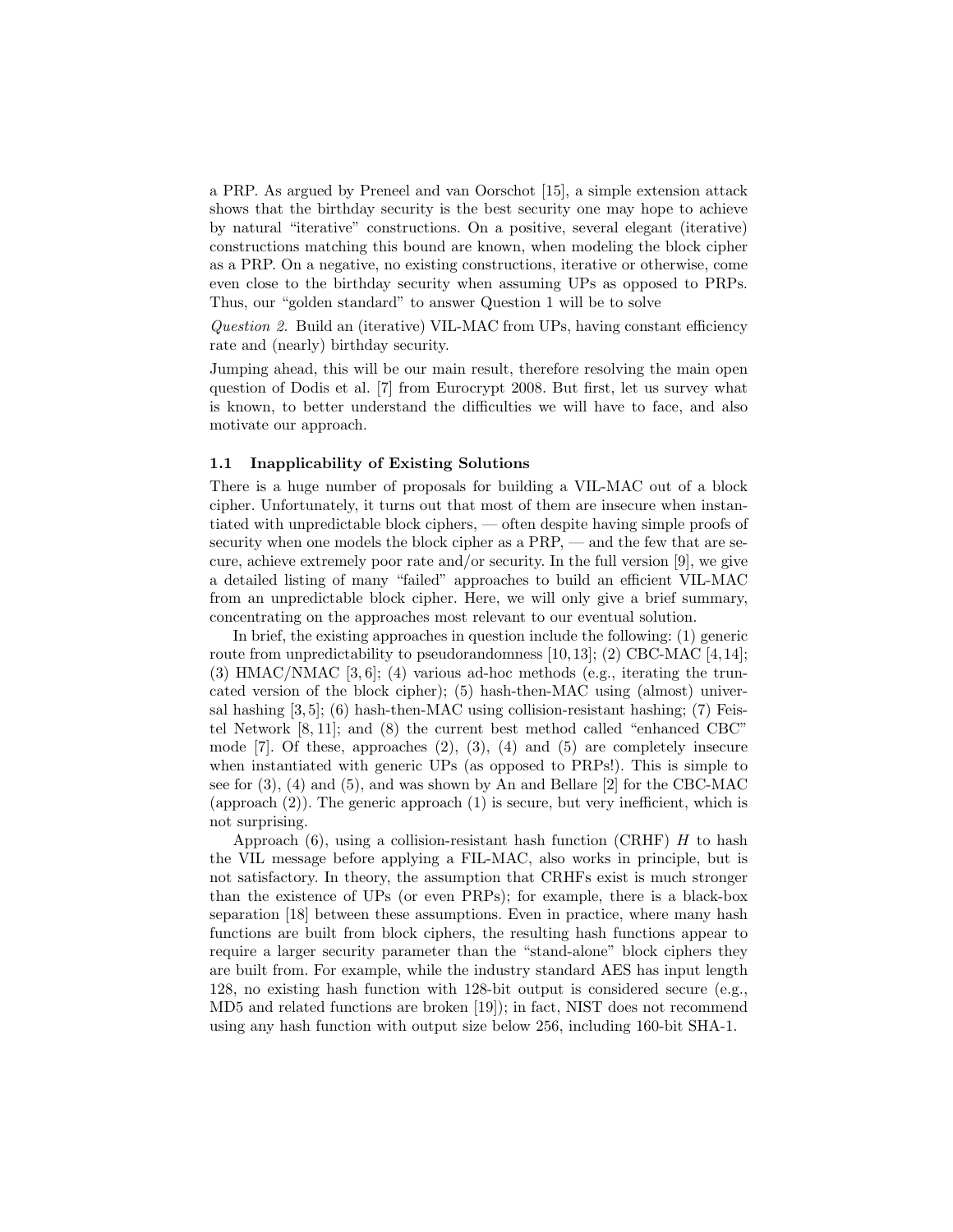WEAK COLLISION-RESISTANCE. Thus, we would like to base security of the "hash-then-mac" approach on weaker hash functions than CRHFs. As was demonstrated by [6], the precisely correct notion for this task is that of Weak Collision Resistance (WCR). Such hash functions  $H$  are keyed, and their key is part of the secret key for the resulting VIL-MAC. In terms of security, it should be infeasible for the attacker to come up with distinct inputs  $x$  and  $y$  such that  $H(x) = H(y)$ , even when given oracle access to H. An and Bellare [2] then showed that WCR hash functions have similar properties to CRHFs: in particular, the (strengthened) Merkle-Damgard transform gives a VIL-WCR hash function from a FIL-WCR hash function, which can then be used in "hash-thenmac" approach. Moreover, both security reductions are tight for our purposes.

Thus, to efficiently answer Question 1, it is sufficient to build a fixed-inputlength sufficiently compressing (say, two-to-one) WCR hash family. Indeed, this is the route of all existing solutions (e.g., approaches (7) and (8)), as well as our solution. However, to also answer Question 2 would additionally require a WCR hash with birthday security, which was not known prior to this work.

Building WCR from UP. This question appears to be non-trivial. In particular, only two secure solutions were known prior to this work (approaches (7) and (8) above). First, Dodis and Puniya [8] showed how to construct a two-to-one FIL-WCR from  $\omega(\log \kappa)$  independent UPs, where  $\kappa$  is the security parameter. The construction applied  $\omega(\log \kappa)$  rounds of the Feistel Network  $\pi(x||y) = (y||f(y) \oplus x)$  to the 2n-bit input, each with a different UP f, and then truncated the last output in half. Moreover, they showed that  $O(\log \kappa)$  rounds are generally insufficient for this task (extending the three-round counter-example of [2], and in sharp contrast to the setting of PRPs, where three rounds are already enough [11]). This means that the resulting super-constant rate  $\omega(\log \kappa)$ of this particular construction cannot be improved, making it somewhat inefficient for practice. More significantly, the security of this construction proven by [8] was only  $O(\varepsilon_{\rm up} \cdot q^6)$ , meaning that it can only be secure for at most  $2^{n/6}$ messages, which is unacceptable for  $n = 128$ .

The best current WCR construction from UPs comes from the work of Dodis et al. [7], who made the surprisingly simple observation that the function  $h(x||y) = f_1(x) \oplus f_2(y)$  is a two-to-one, rate-2 WCR hash function, assuming  $f_1$  and  $f_2$  are two independent UPs. This immediately gives a rate-2 VIL-MAC from UPs, which is very efficient, and is the first (and only) constant-rate solution to Question 1 known prior to this work. Unfortunately, the security of this WCR function (and the resulting VIL-MAC) is  $O(\varepsilon_{\rm up} \cdot q^4)$ . Moreover, it is easy to see that this bound is actually tight. Thus, the construction can only be secure for at most  $2^{n/4}$  messages, again making it fall short of our goal of obtaining security up to  $2^{n/2}$ . In fact, this question of achieving "birthday security"  $2^{n/2}$ (which is our Question 2) was the main open question posed in [7].

#### 1.2 Our Results

In this work we resolve this question in the affirmative. Concretely, we construct a VIL-MAC, called SS-NMAC, from four independent UPs  $f_1, \ldots, f_4$ , which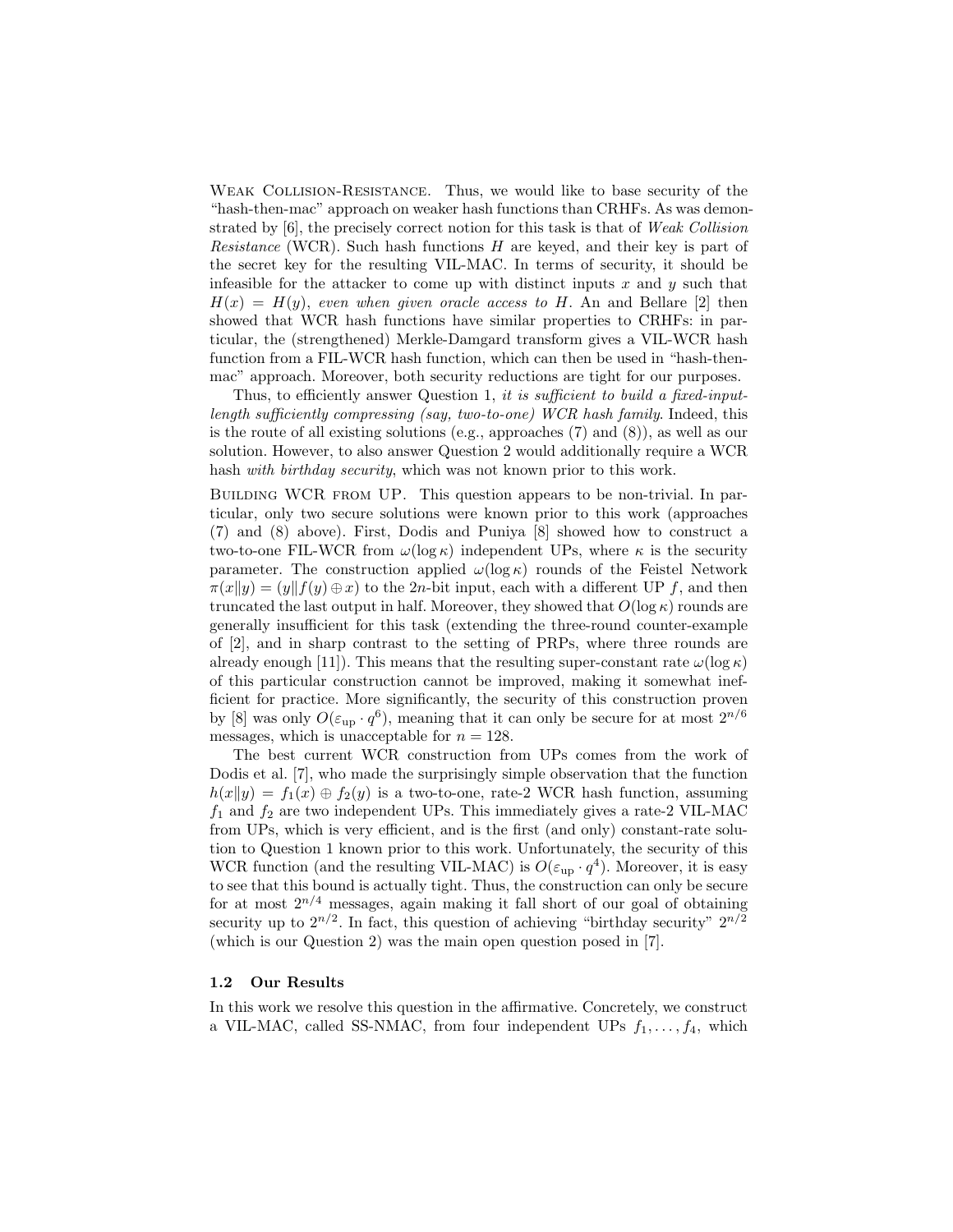achieves rate 3 and security  $\varepsilon_{\text{mac}} \approx O(\varepsilon_{\text{up}} q^2 \log^2(q))$ , meaning it can be secure for almost  $2^{n/2}$  messages. This is the first constant-rate MAC with birthday security built from an unpredictable block cipher. The construction of SS-NMAC is depicted in Figure 2, where the message is  $x = x_1 \dots x_\ell$ .

Our construction uses the WCR approach mentioned earlier: namely, it uses the (strengthened) Merkle-Damgard iteration of the  $2n$ -bit to n-bit compression function  $F(x||y) = f_1(x) \oplus f_3(f_1(x) \oplus f_2(y))$ , which is shown in Figure 1. This function was originally suggested by Shrimpton and Stam [17], who argued that F is collision-resistant with birthday security, assuming that  $f_1, f_2, f_3$  are public random functions (i.e., random oracles). In contrast, our main technical result (Theorem 1) shows that this function is (weakly) collision-resistant (with birthday security), even if  $f_1, f_2, f_3$  are only (keyed) unpredictable functions.

We note that since any FIL-MAC is FIL-WCR (Lemma 4.4 [2]) it would suffice to prove the Shrimpton-Stam compression function is a good MAC in order to show it is WCR. However, as explained in the full version [9], the Shrimpton-Stam compression function is not a good enough MAC for our purposes, showing the necessity of directly proving WCR security.

Comparison with [17]. On a technical level, both results appear similar. In both cases, assuming the adversary A has oracle access to  $f_1, f_2, f_3$ , one has to argue that  $A$  has low chance of finding a collision to  $F$ . However, the key difference is that the  $f_i$ 's are assumed truly random in [17], whereas we can only assume *unpredictable*  $f_i$ 's. In particular, while [17] could directly bound the probability of  $A$  finding the collision in  $F$  using an *information-theoretic* argument, we have to build an efficient reduction from the presumed collisionfinding attacker A to a UP-forger B forging one of the MACs. It is well known that such information-theoretic arguments often do not have direct analogs in the computational setting. To illustrate this more concretely, let us only discuss the most interesting such difficulty we had to resolve.

The key argument of [17] was a technical calculation, using factorials, binomials and various probability manipulations, that  $A$  is unlikely to find an "n-way" multi-collision" in the auxiliary function  $h(x||y) = f_1(x) \oplus f_2(y)$ , when  $f_1$  and  $f_2$  are truly random functions. To adapt this (critical) part of the argument to our computational setting, we would have to take an efficient attacker  $A'$  capable of finding such a multi-collision in h with probability  $\varepsilon$ , and turn it into a forger B' for either  $f_1$  or  $f_2$ , succeeding with probability  $\Omega(\varepsilon/q^2)$ . As far as we could see, the probability calculations in [17] give no guidance of how to do such a reduction. And, indeed, finding such a reduction required a completely new approach, relating to a natural "balls-and-bins" game that we analyzed (see Lemma 1), and resulting in a very non-obvious construction of  $B$ . We discuss this construction in detail in Section 4.2, only mentioning that it gave us a better understanding of the security of the Shrimpton-Stam compression function, and even implicitly improved the probability calculations of [17] for the special case of truly random functions (corresponding to  $\varepsilon = 2^{-n}$  in our reduction). In particular, for the case of random functions we get a convenient closed form of  $O(q^2 \log^2(q)/2^n)$  for the collision resistance of the Shrimpton-Stam compression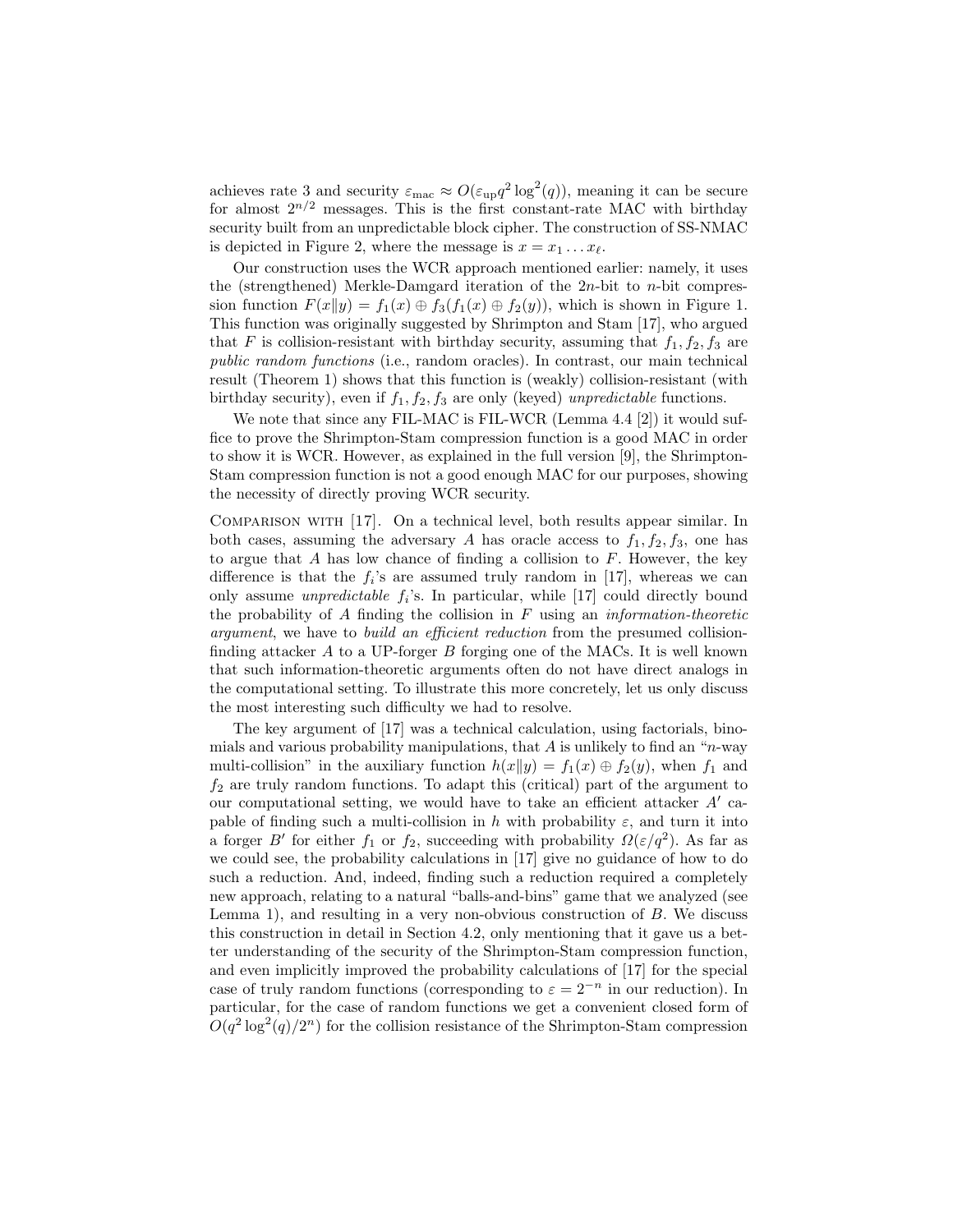function, where, as per our convention for this section,  $q$  is the total number of block cipher queries allowed (cf. Theorem 1).

STRONG PRF PRESERVATION. We also notice that our new mode has the following desirable multi-property preservation guarantee advocated by [7]: if the block cipher is unpredictable, we get a MAC with message security roughly  $2^{n/2}$ , while if it happens to be pseudorandom, we get a PRF with message security roughly  $2^{n/2}$ . In other words, we expect and hope that practical block ciphers (such as AES) are in fact PRPs with good security. If our hope is correct, we would get a full-fledged pseudorandom function with good security; however, even if the block cipher turns out to be a much better MAC than it is a pseudorandom function, we still get a MAC with excellent security, which could be reassuring for many applications. Details are sketched in Section 5.

More interestingly, even in the setting of PRPs, our SS-NMAC construction yields a more "leakage-resilient" VIL-PRF H than the prior constructions. In particular, in Section 6 we show that the resulting PRF is secure even in the so called oracle cipher model, first considered by Dodis et al. [8]. Recall, in the standard model for PRFs, the attacker only learns the output  $H(x)$  of the PRF on input  $x$ , but does not learn any of the intermediate values, such as the inputs/outputs to the block cipher or any of the chaining variables. Indeed, this secrecy of the intermediate values is completely essential to the security of most standard constructions, such as CBC-MAC or the standard Luby-Rackoff transformation [11]. In other words, these constructions are actually broken in the oracle cipher model, irrespective of the strength of the block cipher used (e.g., even with AES). In contrast, our SS-NMAC construction is a secure VIL-PRF — with (essentially) the same birthday security — even when the attacker learns all the intermediate values needed to obtain  $H(x)$ , except for what is done inside the actual block-cipher computations. More precisely, even if the attacker learns all the computation history of our SS-NMAC construction on a bunch of points (not including the internals of the block ciphers), the value of the function at any set of non-queried points looks random to the attacker. Thus, as long as the block cipher is implemented in a "leakage-resilient" way, the remaining implementation of SS-NMAC can be completely insecure with respect to side-channel attacks! We believe that the security in the oracle model is quite important, since we envision secure hardware-based implementation of block-ciphers, later composed with much less secure *software-based* solutions, to yield various more advanced VIL primitives. We also remark that none of the two previous PRF constructions in the oracle cipher model [7, 8] achieved anything close to birthday security.

SUMMARY. To summarize, in addition to yielding a more secure VIL-MAC than prior constructions in the case when  $\varepsilon_{\text{up}} \ll \varepsilon_{\text{prp}}$ , our construction gives a more "leakage-resilient" (and equally secure!) VIL-PRF even when assuming  $\varepsilon_{\text{prp}}$  is nearly as good as  $\varepsilon_{\text{up}}$ . Moreover, we only pay a small constant factor price in efficiency for these (significant) security enhancements. In Section 7, we briefly discuss whether this slowdown is justifiable in practice, which ultimately calls for more research to understand the gap between unpredictability and pseudorandomness of the existing block ciphers, such as AES.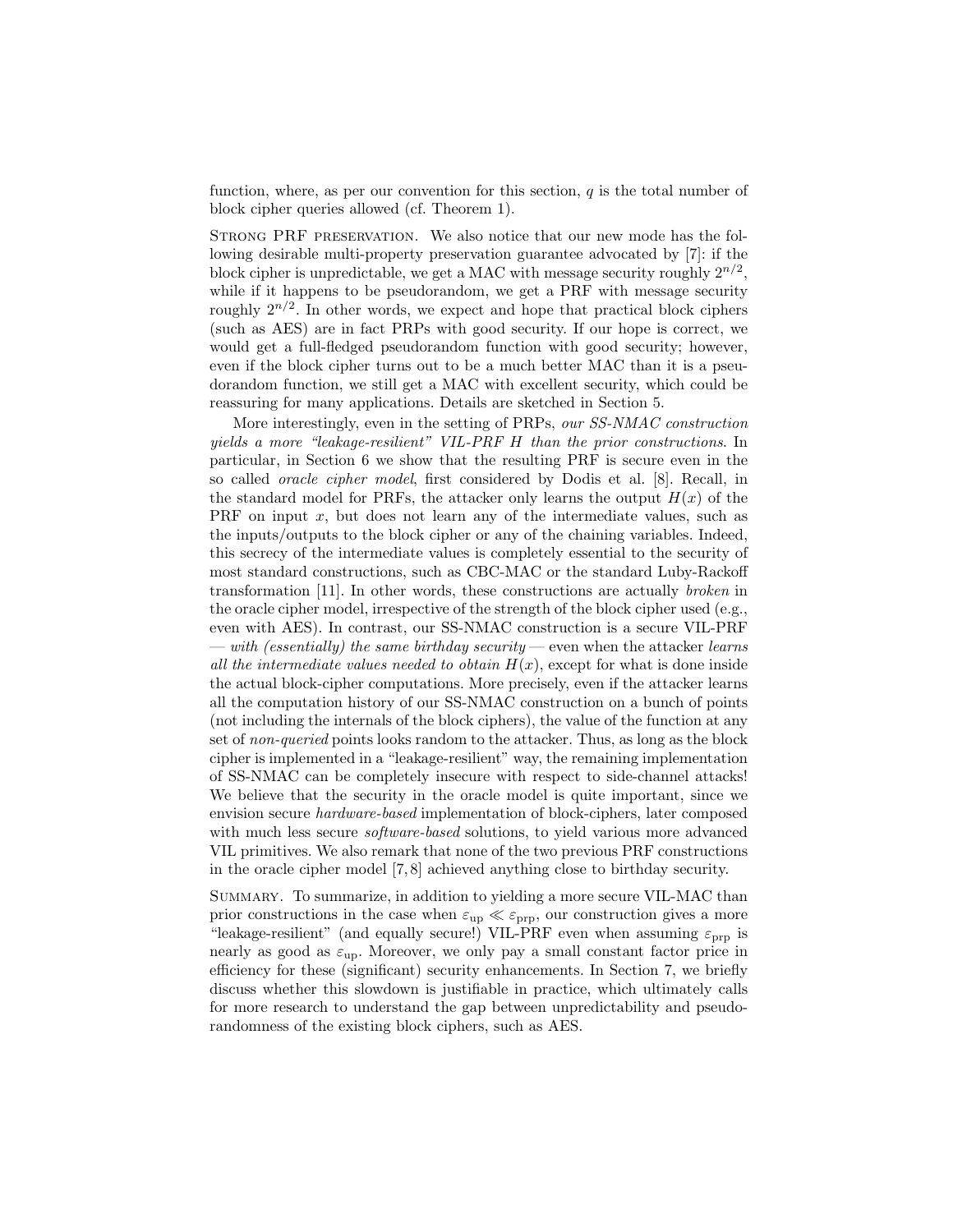## 2 Security Definitions

We briefly recall the standard security notions for MACs and PRFs. In each case we are interested in resistance to chosen message attacks. For a MAC, an adversary succeeds if it can forge the MAC on an un-queried value. For a PRF, the adversary succeeds if it can distinguish the PRF from a truly random oracle. To measure an adversary's efficiency we count not only the number of oracle queries made but also the time and the total length of queried messages (as the oracles accept variable length inputs). In this section we use the variable  $\tilde{q}$ to denote the number of queries made by the adversary to its oracle in order to emphasize the distinction from the variable q used in Section 1, which was defined as the (distinct) number of block cipher calls necessary to evaluate those queries (the adversary does not have direct access to the block cipher). In later sections we maintain the spirit of this convention, using  $\tilde{q}$  for queries made to VIL-functions and q for queries made to FIL-functions (usually block ciphers).

A function family is a map  $f: \{0,1\}^{\kappa} \times Dom(f) \to \{0,1\}^n$  where  $Dom(f) \subseteq$  $\{0,1\}^*$ . The strings in  $\{0,1\}^{\kappa}$  are the keys of f and we write  $f_k(x)$  for  $f(k, x)$ for  $k \in \{0,1\}^{\kappa}$  and  $x \in Dom(f)$ . The function  $f_k$  is called a *member* of f.

For MACs we consider the following game, where A is an adversary with oracle access to  $f_k$ :

Game  $\text{Forge}(A, f)$ :  $k \leftarrow \{0,1\}^{\kappa}; (x,y) \leftarrow A^{f_k}$ If  $x \in Dom(f)$ ,  $f_k(x) = y$  and x was not a query of A then A wins, otherwise A looses.

Following An and Bellare  $|2|$  we define the insecurity of f as a MAC to be

$$
\mathbf{InSec}_f^{\max}(t,\tilde{q},\mu):=\max_A\,\Pr[A\text{ wins Force}(A,f)]
$$

where the maximum is taken over all adversaries A making at most  $\tilde{q}$  queries whose total combined length is at most  $\mu$  bits and of "running time" at most t. The "running time" is defined to be the total running time of the experiment, including the time necessary to compute the answers to  $A$ 's queries. (The advantage of this definition is that a simulator running  $A$  and computing the answer to  $A$ 's queries from scratch has essentially the same running time  $t$ .)

For PRF security the game is modified by either giving A access to a random  $f_k$  or to a random oracle  $g:Dom(f) \to \{0,1\}^n$  with probability  $\frac{1}{2}$  and A wins if it correctly identifies whether its oracle is  $f_k$  or g. Call this game 'Identifies( $A, f$ )'. Then

**InSec**<sub>f</sub><sup>prf</sup>
$$
(t, \tilde{q}, \mu) := \max_{A} \Pr[A \text{ wins Identities}(A, f)] - \frac{1}{2}
$$

where again the maximum is taken over all adversaries A making at most  $\tilde{q}$ queries of total length  $\mu$  and of running time t, with the same convention concerning running time.

The proof finally uses the notion of "weak collision resistance" (WCR), which measures the collision resistance of a function only available as an oracle to the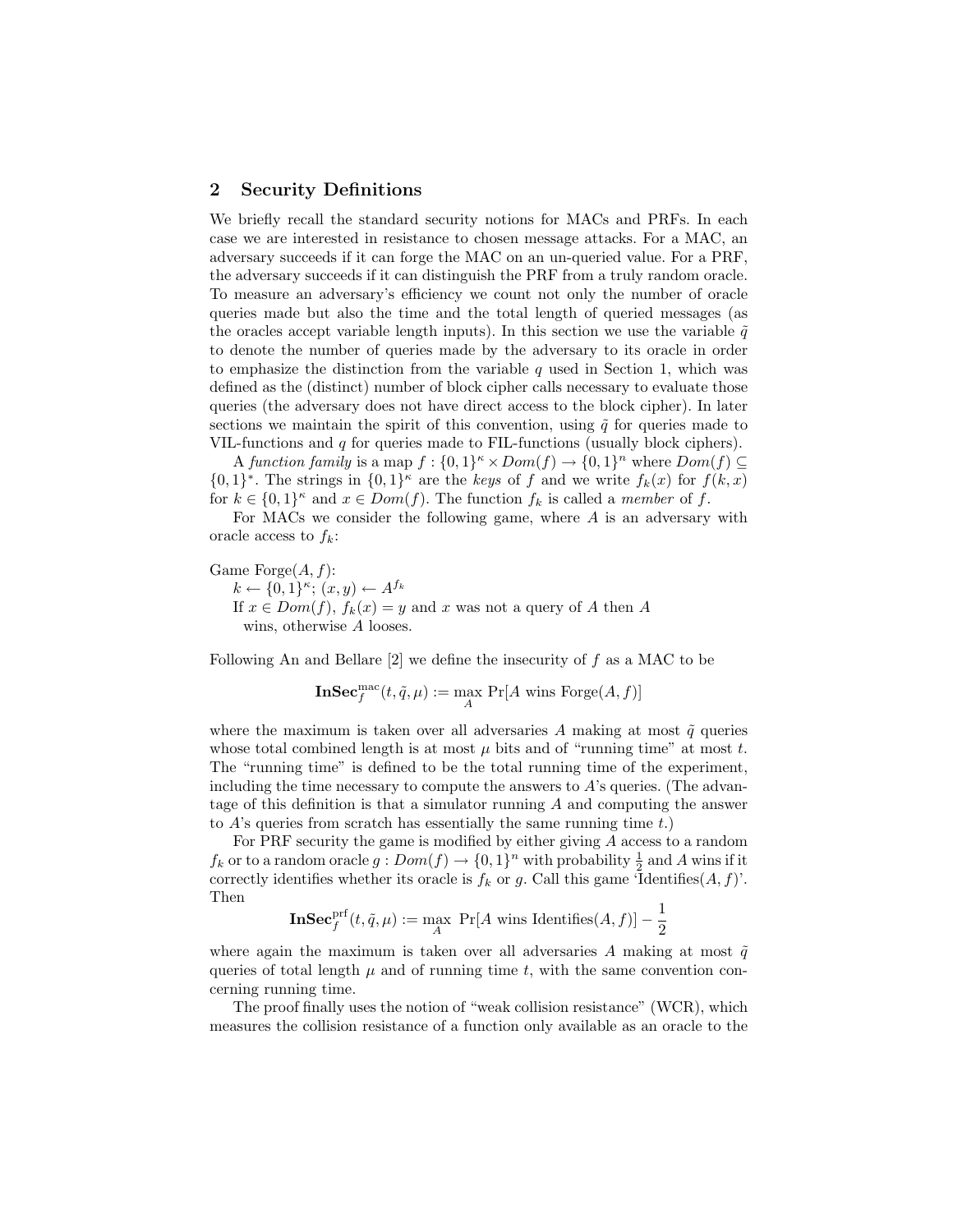adversary. In the weak collision resistance game for the function family  $f, A$  is given oracle access to a random  $f_k$  and wins if it succeeds in querying  $f_k$  on two distinct points x, y such that  $f_k(x) = f_k(y)$ . Then  $\text{InSec}_f^{\text{wcr}}(t, \tilde{q}, \mu)$  is defined similarly with respect to this game as  $\mathbf{InSec}_f^{\text{mac}}(t, \tilde{q}, \mu)$  is defined with respect to the game  $\text{Forge}(A, f)$ .

## 3 The SS-NMAC construction

The basic SS-NMAC scheme is shown in Figure 2. The scheme uses the Merkle-Damgard iteration of the  $2n$ -bit to n-bit compression function of Shrimpton and Stam [17] shown in Figure 1. We start by describing this compression function.

The Shrimpton-Stam compression function. The Shrimpton-Stam compression function is a 2n-bit to n-bit compression function that uses calls to three different *n*-bit to *n*-bit primitives  $f_1$ ,  $f_2$ ,  $f_3$ . We write the compression function as  $F[f_1, f_2, f_3]$  to emphasize its dependence on  $f_1, f_2, f_3$ . It is defined by

$$
F[f_1, f_2, f_3](x||y) = f_1(x) \oplus f_3(f_1(x) \oplus f_2(y))
$$

for any pair of *n*-bit strings  $x, y$ .

Shrimpton and Stam [17] proved that  $F[f_1, f_2, f_3]$  has optimal (i.e. birthday) collision resistance if  $f_1$ ,  $f_2$ ,  $f_3$  are random functions. They also conjectured that the construction remains collision resistant if  $f_i(x)$  is replaced with  $\pi_i(x) \oplus x$ where  $\pi_1$ ,  $\pi_2$ ,  $\pi_3$  are random permutations, which would enable the construction to be implemented with fixed key block ciphers. This conjecture was verified by Rogaway and Steinberger [16].



Fig. 1: The Shrimpton-Stam compression function. All wires carry n-bit values.

For our purposes, the key property of  $F[f_1, f_2, f_3]$  is that an adversary with oracle access to the  $f_i$ 's can only learn  $F[f_1, f_2, f_3](x||y)$  on roughly as many inputs  $x||y$  as it makes queries. This should be contrasted for example to the compression function  $h[f_1](x||y) = f_1(x \oplus y)$  of the CBC MAC or the "xor compression function"  $g[f_1, f_2](x||y) = f_1(x) \oplus f_2(y)$  of the enciphered CBC construction of Dodis, Pietrzak and Puniya [7], where  $f_1, f_2$  are again *n*-bit to *n*-bit functions. An adversary querying  $h[f_1]$  can learn to evaluate  $h[f_1]$  on  $2^n$ inputs  $x||y$  in a single query; an adversary querying  $g[f_1, f_2]$  can learn to evaluate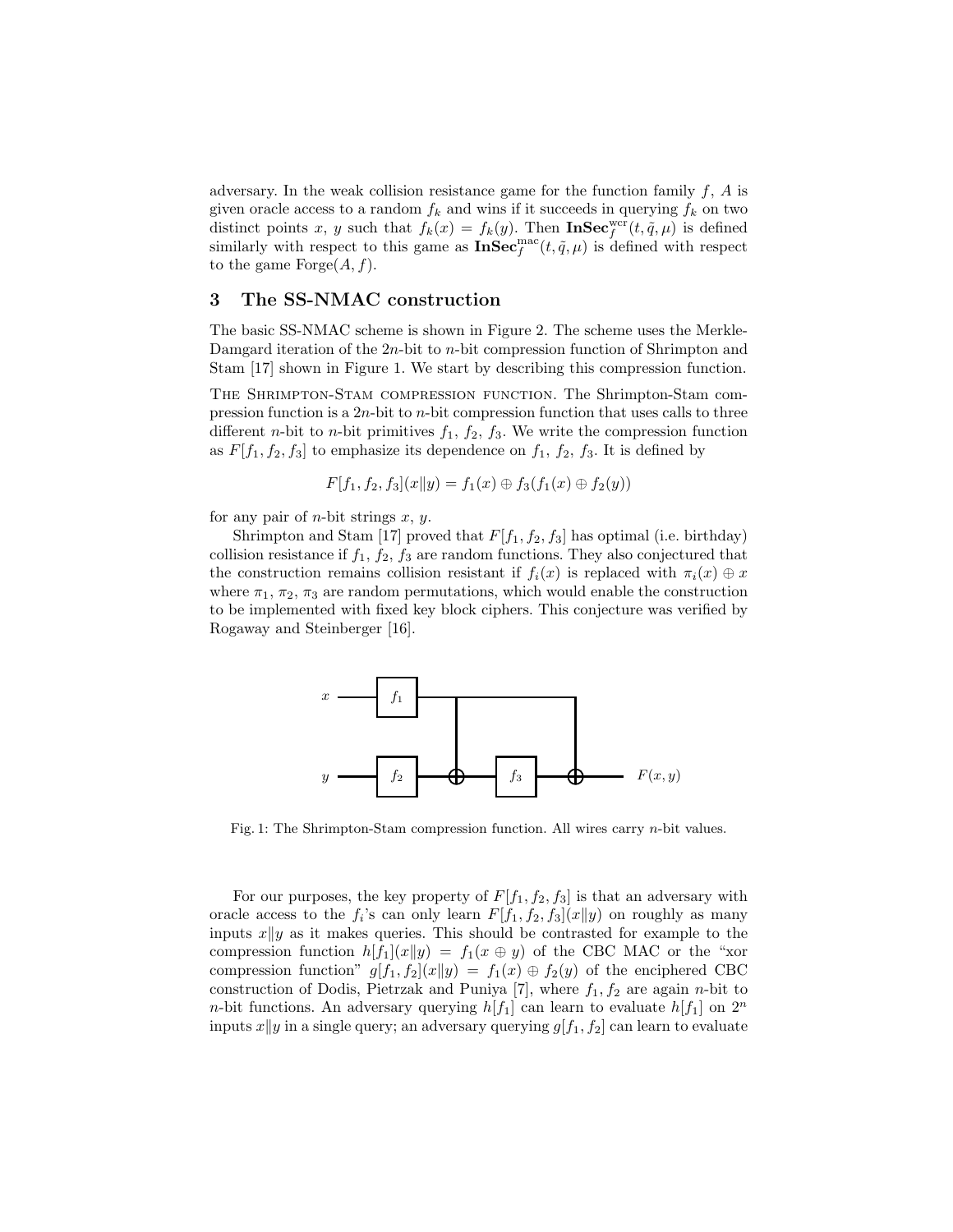

Fig. 2: The SS-NMAC mode of operation.

 $g[f_1, f_2]$  on  $q^2$  inputs  $x||y$  in q queries. Another compression function that could be used equally well in place of  $F[f_1, f_2, f_3]$  is the LP231 compression function of Rogaway and Steinberger [16], which also uses three calls to *n*-bit to *n*-bit primitives. However we use  $F[f_1, f_2, f_3]$  because it is simpler and sufficient for our purposes.

ITERATION AND PADDING. First we define  $\text{PadAp}(x)$  to be  $x10^k \langle \ell \rangle$  where k is the least integer such that  $x10^k$  has length a multiple of n, where  $\ell$  is the number of *n*-bit blocks in  $x10^k$ , and where  $\langle \ell \rangle$  is  $\ell$  written as an *n*-bit binary integer (messages with maximum length  $2<sup>n</sup>$  are sufficient for most applications). Appending  $\langle \ell \rangle$  amounts to using Merkle-Damgard strengthening, which we do in order to keep our space of messages suffix-free. Any other suffix-free encoding of messages would do as well.

To iterate  $F[f_1, f_2, f_3]$  we define the "SS-cascade"  $G[f_1, f_2, f_3]$  of an n $\ell$ -bit string  $x = x_1 \|\cdots \|x_\ell$  where each  $x_i$  is an *n*-bit string by  $G[f_1, f_2, f_3](x) = y_\ell$ where  $y_0 = 0^n$  and  $y_k = F[f_1, f_2, f_3](x_k||y_{k-1})$  for  $1 \leq k \leq \ell$ . Finally, given an additional *n*-bit to *n*-bit function  $f_4$  we define the SS-NMAC  $H[f_1, f_2, f_3, f_4]$  by

$$
H[f_1, f_2, f_3, f_4](x) = f_4(G[f_1, f_2, f_3](x)).
$$

for all  $x \in Dom(H) := \{PadAp(y) : y \in \{0,1\}^*\}$ . See Figure 2, where  $x =$  $x_1\|\cdots\|x_\ell\|\langle\ell\rangle$ . Note that to query  $H[f_1, f_2, f_3, f_4]$  on its domain an adversary must pad the input itself before giving it to the oracle. Thus queries must be at least n bits long and the number of queries made by an adversary is upper bounded by  $\mu/n$  where  $\mu$  is the total length of messages queried by the adversary.

For the remainder of the paper we let  $f: \{0,1\}^n \times \{0,1\}^n \to \{0,1\}^n$  be an arbitrary, fixed function family. We consider  $H$  as a function family of signature  ${0,1}^{4\kappa} \times \text{Dom}(H) \rightarrow {0,1}^n$ , where  $H_{k_1k_2k_3k_4}(x) := H[f_{k_1}, f_{k_2}, f_{k_3}, f_{k_4}](x)$ . Likewise we consider F as a function family of signature  $\{0,1\}^{3\kappa} \times \{0,1\}^{2n} \to$  ${0, 1}^n$  defined by  $F_{k_1k_2k_3}(x||y) = F[f_{k_1}, f_{k_2}, f_{k_3}](x||y)$ .

# 4 Security of SS-NMAC as a MAC

#### 4.1 Overview

In this section we outline the proof that SS-NMAC is a secure MAC when  $f_1, \ldots, f_4$  are secure MACs. The proof shows that H is a secure MAC family if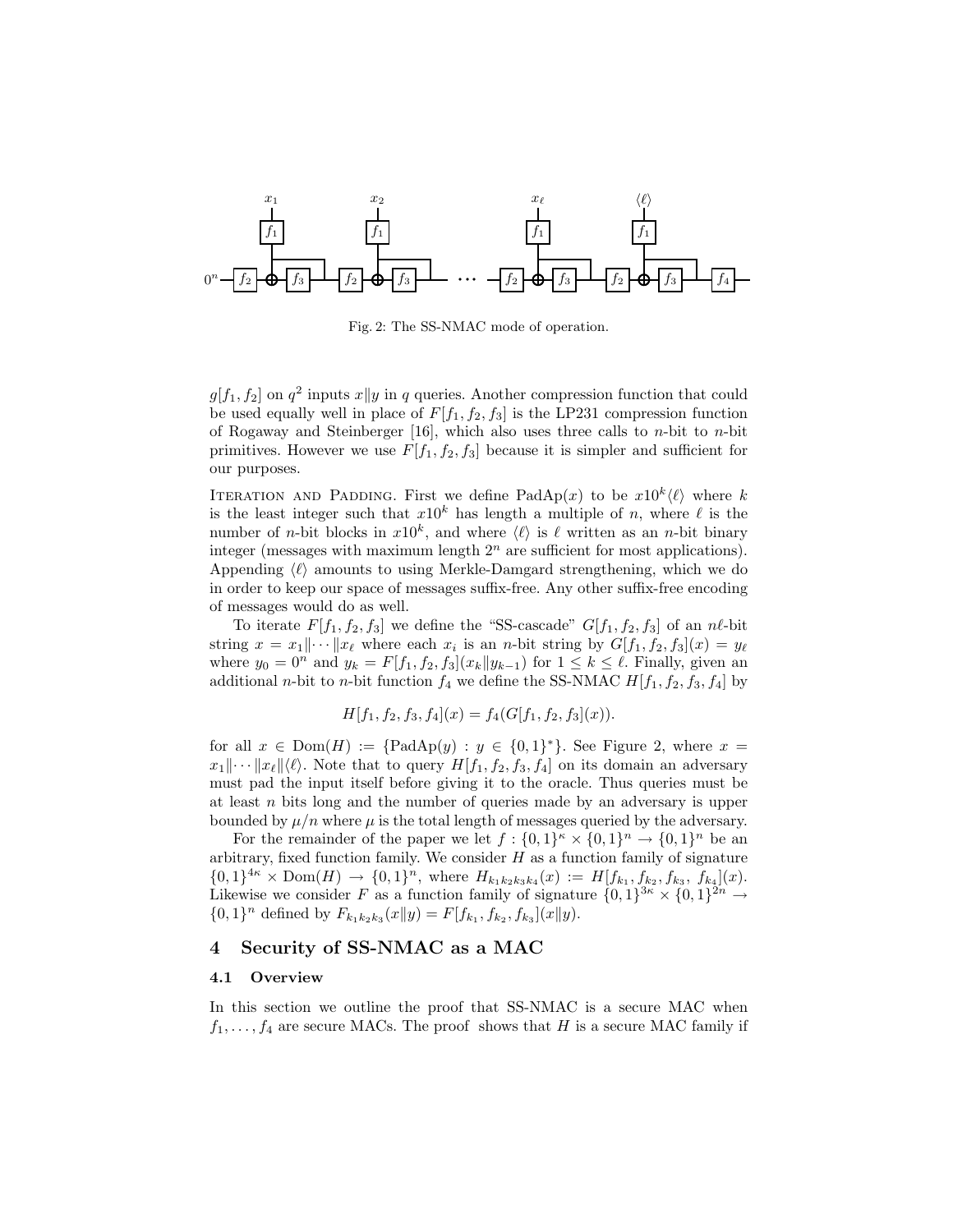$f$  is a secure MAC family. In fact,

 $\mathbf{InSec}_H^{\text{mac}}(t, \tilde{q}, \mu) \leq (1 + 30q^2 \log^2(q)) \cdot \mathbf{InSec}_f^{\text{mac}}(t + O(q^2n), q, qn)$  (1)

where  $q = \mu/n$  ( $\tilde{q}$  is inconsequent, though one automatically has  $\tilde{q} \leq q$ ). The  $O(q^2n)$  difference in running time is due to the overhead of a simulator.

Like Dodis, Pietrzak and Puniya [7], our security proof follows the approach developed by An and Bellare [2], who reduce the VIL-MAC security to FIL-WCR security. In order to summarize their method in a convenient way we refer to the members of a function family as being MAC-secure or WCR-secure (see section 2 for the definition of WCR security) though security is really a property of the function family. An and Bellare reduce the MAC security of a VIL function to the WCR security of a FIL function in two steps:

**Step 1:** The composition of a secure FIL-MAC  $f_k$  and a secure WCR function  $G_{k'}$  is a secure VIL-MAC  $f_k(G_{k'}(\cdot))$  (Lemma 4.2 [2]). Applying this to the case where  $f_k = f_{k_4}$  and  $G_{k'} = G[f_{k_1}, f_{k_2}, f_{k_3}]$  it therefore suffices to show that  $G[f_{k_1}, f_{k_2}, f_{k_3}]$  is WCR-secure if f is a secure MAC family in order to show that  $H[f_{k_1}, f_{k_2}, f_{k_3}, f_{k_4}] = f_{k_4}(G[f_{k_1}, f_{k_2}, f_{k_3}])$  is a secure MAC family.

Step 2: On a suffix-free domain of inputs the Merkle-Damgard iteration of a FIL-WCR compression function gives a VIL-WCR function (Lemma 4.3 [2]). Thus, by step 1, it suffices to show that the Shrimpton-Stam compression function  $F[f_{k_1}, f_{k_2}, f_{k_3}]$  is FIL-WCR when f is a secure MAC family.

Steps 1 and 2 give a qualitative description of An and Bellare's approach. Quantitatively, their Lemmas 4.2 and 4.3 imply that

$$
\mathbf{InSec}_H^{\text{mac}}(t, \tilde{q}, \mu) \le \mathbf{InSec}_f^{\text{mac}}(t, q, qn) + \mathbf{InSec}_F^{\text{wcr}}(t, q, 2qn) \tag{2}
$$

where  $q = \mu/n$ . Since  $\mathbf{InSec}_f^{\text{mac}}(t, q, qn) \leq \mathbf{InSec}_f^{\text{mac}}(t + O(q^2n), q, qn)$  it therefore suffices to prove

$$
\mathbf{InSec}_F^{\text{wcr}}(t, q, 2qn) \le 30q^2 \log^2(q) \cdot \mathbf{InSec}_f^{\text{mac}}(t + O(q^2n), q, qn) \tag{3}
$$

in order to prove (1). Inequality (3) is really the paper's main result, and we state it as a theorem:

**Theorem 1.** Let  $f : \{0,1\}^{\kappa} \times \{0,1\}^n \to \{0,1\}^n$  and let  $F : \{0,1\}^{3\kappa} \times \{0,1\}^{2n} \to$  ${0,1}^n$  given by  $F_{k_1k_2k_3}(x||y) = F[f_{k_1}, f_{k_2}, f_{k_3}](x||y) = f_{k_1}(x) \oplus f_{k_3}(f_{k_1}(x) \oplus f_{k_2}(x))$  $f_{k_2}(y)$ ). Then

$$
\mathbf{InSec}_F^{\mathrm{wcr}}(t,q,2qn) \leq 30q^2 \log^2(q) \cdot \mathbf{InSec}_f^{\mathrm{mac}}(t+O(q^2n),q,qn).
$$

The full proof of Theorem 1 is proven in the full version [9], but we give an outline in the next section.

Together with Lemmas 4.2 and 4.3 of [2], Theorem 1 implies inequality (3), which we restate as our theorem characterizing the MAC security of SS-NMAC: **Theorem 2.** Let  $f : \{0,1\}^n \times \{0,1\}^n \to \{0,1\}^n$  and let  $H : \{0,1\}^{4\kappa} \times \text{Dom}(H) \to$  ${0,1}<sup>n</sup>$  be the SS-NMAC function family. Then, letting  $q = \mu/n$ ,

$$
\mathbf{InSec}_H^{\mathrm{mac}}(t, \tilde{q}, \mu) \le \left(1 + 30q^2 \log^2(q)\right) \cdot \mathbf{InSec}_f^{\mathrm{mac}}(t + O(q^2n), q, qn).
$$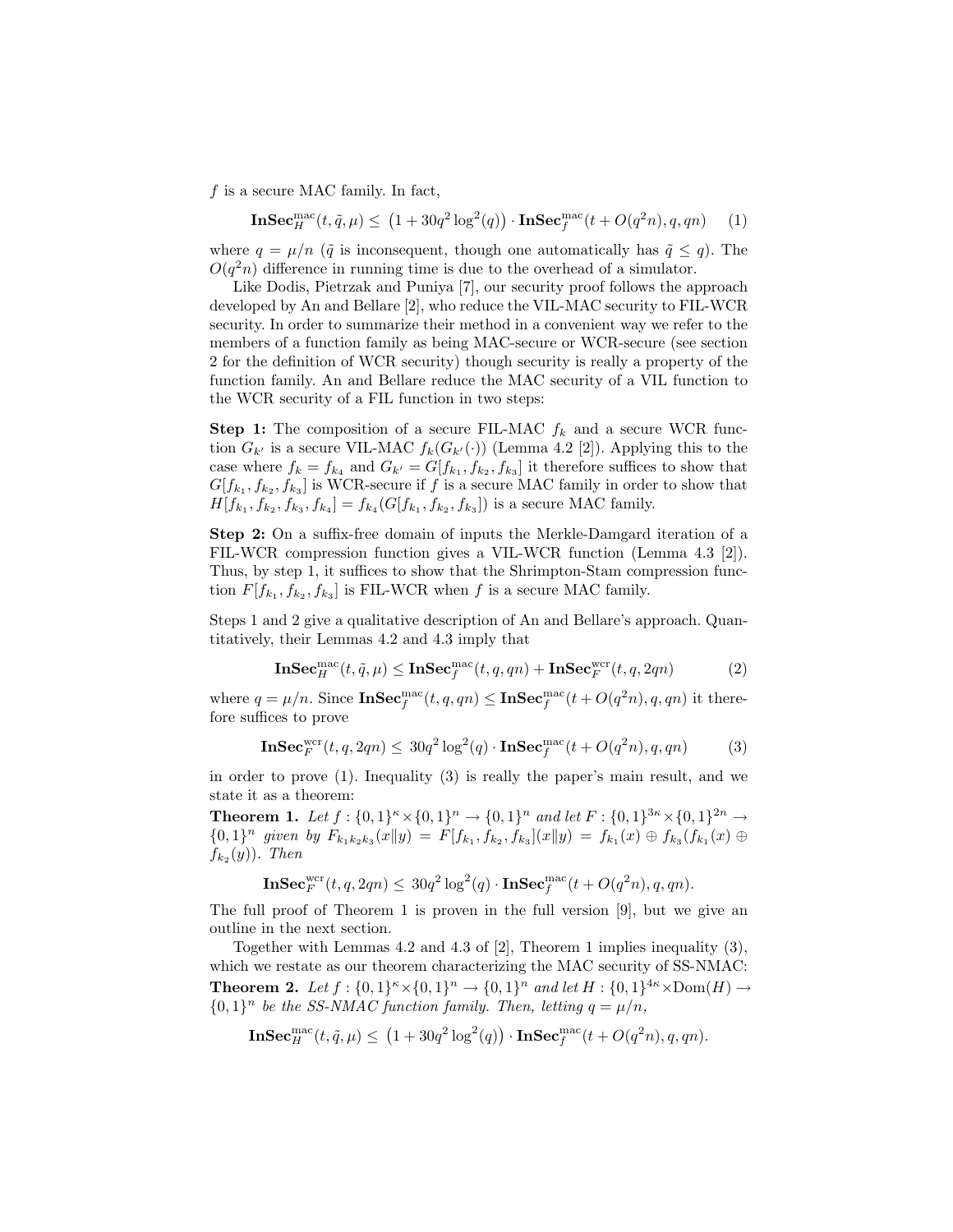#### 4.2 Proof Outline

In this section we give a proof of Theorem 1 under several simplifying assumptions, which make our presentation considerably easier, while maintaining the key ideas of the full proof. Recall, we need to upper bound the WCR-insecurity of the Shrimpton-Stam compression function  $F$  in terms of the MAC-insecurity of  $f$ . Equivalently, we must lower bound the MAC-insecurity of  $f$  in terms of the WCR-insecurity of F. To do the latter, we show how an  $\varepsilon$ -collision-finding adversary A for F can be turned into a  $\delta$ -MAC-forging adversary B for f, where B uses the same number of queries but has chance of success  $\delta = \Omega(\varepsilon/q^2 \log^2(q)).$ 

First, instead of giving A oracle access to  $F[f_1, f_2, f_3]$ , we directly give it oracle access to  $f_1$ ,  $f_2$ ,  $f_3$ , with q queries allowed to each  $f_i$ . Clearly, such an adversary can simulate  $q$  queries to  $F$ , so we only made  $A$  more powerful. (Note, this strengthened attacker will be useful when we extend our argument to the "oracle cipher" model in Section 6.) Let us generally denote the inputs to  $f_1$ ,  $f_2$ ,  $f_3$  by x, y, z, respectively, and also denote by  $x_1 \ldots x_q$ ,  $y_1 \ldots y_q$  and  $z_1 \ldots z_q$  the ordered inputs to  $f_1, f_2, f_3$  supplied by A. As expected, the forger B will simulate this adversary  $A$  when trying to forge one of the  $f_i$ 's, by using its own oracle to simulate the corresponding  $f_i$ , and simulating the other  $f_j$ 's by picking their secret keys by itself and answering honestly.

Simplifying Assumptions. Before proceeding further, we state our simplifying assumptions on the behavior of  $A$ , which will make our construction of  $B$  much simpler, while retaining the key ingredients of the general case.

- (No Collision in  $f_i$ 's) For any distinct inputs  $x_r$  and  $x_s$  that A supplied to  $f_1$ ,  $f_1(x_r) \neq f_1(x_s)$ . Similar conditions also hold for  $f_2$  and  $f_3$ .
- (Query Order) All the calls to  $f_1$  and  $f_2$  are made by A before any call to  $f_3$  is made.

Let us briefly comment on these assumptions. The first assumption regarding the collisions in the  $f_i$ 's is very minor, and is done for convenience only. Indeed, in the actual applications, the  $f_i$ 's are *permutations*, so the assumption is trivially true. And even if the  $f_i$ 's are arbitrary length-preserving MACs, the failure to satisfy our assumption with probability  $\Omega(\varepsilon)$  trivially leads to a simple attacker B, forging the corresponding  $f_i$  with probability  $\Omega(\varepsilon/q^2)$ , by simply guessing the indices  $r, s \in \{1 \dots q\}$  of the colliding queries. So the only "real" assumption we make is the Query Order Assumption. This assumption is provably impossible for the "initial" attacker who has oracle access to  $F[f_1, f_2, f_3]$ , as opposed to  $f_1$ ,  $f_2$ ,  $f_3$  (since  $f_3$  will be called on the first call there), and is even more unreasonable for the generalized attacker that can query the  $f_i$ 's in any order it wants. However the assumption is used in a rather weak way in the proof sketch, as we will see, so that eliminating it only requires additional casework, and no significant new ideas.

NOTATION AND TERMINOLOGY. A ball is a pair  $(x, y)$  where  $x, y \in \{0, 1\}^n$ . bin is a value  $z \in \{0,1\}^n$ . It is instructive to associate balls  $(x, y)$  with the inputs to F, and the bins z with the inputs to  $f_3$ . After A makes q queries  $x_1 \ldots x_q$  to  $f_1$  and  $y_1 \ldots y_q$  to  $f_2$ , we get  $Q = q^2$  potential balls  $(x_r, y_s)$  "thrown" by A. In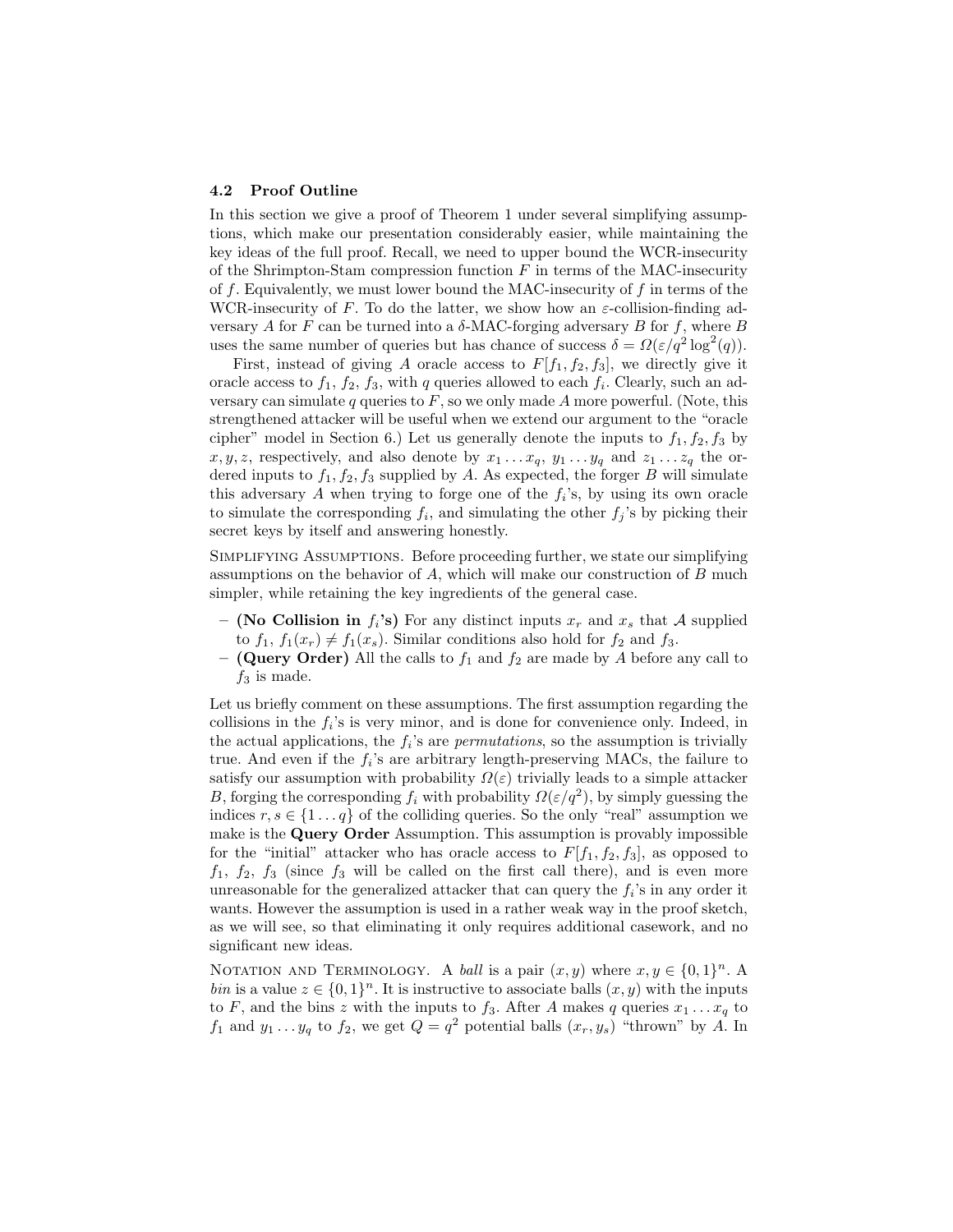particular, we will say that such  $(x_r, y_s)$  is placed into the bin  $z = f_1(x_r) \oplus f_2(y_s)$ , and let  $\text{Bin}(z) = \{(x_r, y_s) : f_1(x_r) \oplus f_2(y_s) = z\}$  denote the set of balls placed into bin z. Notice, each query  $x_r$  to  $f_1$  allows the attacker to simultaneously place  $j \leq q$  balls  $(x_r, y_1), \ldots, (x_r, y_j)$ , where j is the number of queries to  $f_2$  made so far. However, under our **No Collision** assumption of  $f_2$ , all these j balls go to distinct bins  $f_1(x_r) \oplus f_2(y_s)$ , where  $1 \leq s \leq j$ . Similar discussion holds for the calls to  $f_2$ . Also, under our **Query Order** Assumption, the attacker A places all  $Q$  balls into the appropriate bins in the first stage, before making any of its queries  $z_1 \ldots z_q$  to  $f_3$  in the second stage. And after each such query  $z_t$  to  $f_3$ , A learns the value of  $F(x||y) = f_1(x) \oplus f_3(z_t)$  precisely for all  $(x, y) \in Bin(z_t)$ .

BACK TO REDUCTION. By our assumption, A will find a collision  $(x, y) \neq$  $(x', y')$  to F with probability  $\varepsilon$ . Without loss of generality, we assume that A makes the queries necessary to verify this collision. Thus,  $x, x' \in \{x_1, \ldots, x_q\},\$  $y, y' \in \{y_1, \ldots, y_q\}$ , and  $z, z' \in \{z_1, \ldots, z_q\}$ , where  $z = f_1(x) \oplus f_2(y)$  and  $z' =$  $f_1(x') \oplus f_2(y')$ . Notice, under our **No Collision** assumption on  $f_1$  and  $f_2$ , we claim that  $z \neq z'$ . Otherwise,  $f_3(z) = f_3(z')$  and  $f_1(x) \oplus f_3(z) = F(x||y) = z'$  $F(x'||y') = f_1(x') \oplus f_3(z')$  imply that  $f_1(x) = f_1(x')$ , meaning that  $x = x'$ . Then  $f_2(y) = f_1(x) \oplus z = f_1(x') \oplus z' = f_2(y')$ , so  $y = y'$ , meaning that  $(x, y) = (x', y')$ . Hence, the "colliding" bins  $z$  and  $z'$  queried by  $\ddot{A}$  must be *distinct*.

We now define a key parameter which will determine the behavior of our forger B: the maximum bin size  $m = \max_z |\text{Bin}(z)|$  after the calls to  $f_1$  and  $f_2$  (the "filling" stage). We consider two complementary cases: (1) A finds a collision and  $m \leq \log(q)$ , meaning that every bin z contains at most  $\log(q)$  balls after the calls to  $f_1$  and  $f_2$  are finished; and (2)  $m > \log(q)$ , meaning that A managed to produce more than  $log(q)$  pairs  $(x_r, y_s)$  resulting in the same value  $z = f_1(x_r) \oplus f_2(y_s).$ 

(Interestingly, this parameter  $m$  corresponds to the largest "multi-collision" generated by A in the "filling" stage. As argued by Shrimpton and Stam [17] for the case of *truly random* functions  $f_i$  and  $q \approx 2^{n/2}$ , the value m must be smaller than  $n^{1+o(1)} \approx \log q$  with high probability, more or less corresponding to saying that the attacker  $A$  must almost always be in case  $(1)$ .)

By assumption that A succeeds to find a collision with probability  $\geq \varepsilon$ , at least one of these complementary cases happens with probability  $\geq \varepsilon/2$ .

**Case (1):** A finds a collision and  $m \leq \log(q)$ . This is the "easy" case. Intuitively, by querying at most q bins z in the second stage, A learned the value of F in at most  $qm \leq q \log(q)$  points  $(x, y)$ . As we will see, it will allow B to guess the colliding points  $(x, y)$ ,  $(x', y')$  with probability  $1/(q \log(q))^2$ , and then forge the value  $f_3(z') = f_3(z) \oplus f_1(x) \oplus f_1(x')$ . More formally, B starts by choosing two random indices  $j \lt i$  between 1 and q. Let  $z_i$ ,  $z_j$  be the *i*-th and *j*-th queries made to  $f_3$ . When the query  $f_3(z_i)$  is made, B chooses random elements  $(x_i, y_i) \in \text{Bin}(z_i)$  and  $(x_j, y_j) \in \text{Bin}(z_j)$  (assuming these sets are nonempty, otherwise B gives up), and predicts that  $f_3(z_i) = f_1(x_i) \oplus f_1(x_j) \oplus f_3(z_j)$ . Notice, this corresponds to guessing that  $F(x_i, y_i) = F(x_j, y_j)$ , which implies that A is about to find a collision. This strategy cannot be successful unless A finds a collision (which we are assuming happens in this case), and unless the colliding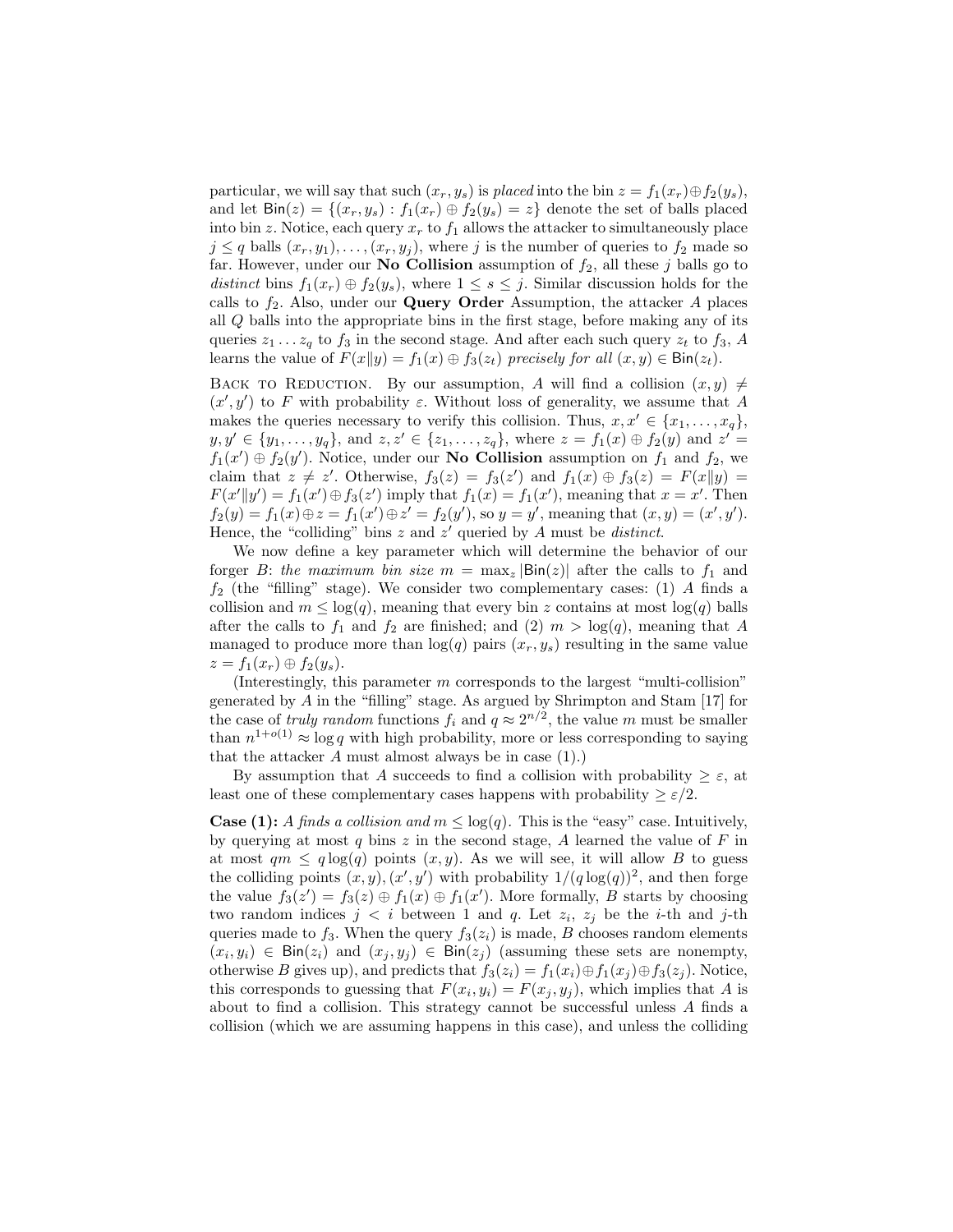bins  $z_i$  and  $z_j$  are distinct, which we also argued earlier as following from our No **Collision** assumption. But when A does find a collision,  $B$ 's chance of guessing the indices *i*, *j* correctly is  $1/{\binom{q}{2}} \ge 1/q^2$ . Moreover if  $\max_z |\text{Bin}(z)| \le \log(q)$ , B's chance of guessing the right elements  $(x_i, y_i)$  and  $(x_j, y_j)$  in  $\text{Bin}(z_i)$  and  $\text{Bin}(z_i)$  is at least  $1/\log(q)$  each. Thus B's chance of success with this strategy is at least  $1/q^2 \log^2(q)$  when  $\max_z |\text{Bin}(z)| \le \log(q)$  and A finds a collision.

**Case (2):** A produces  $m > log(q)$ . This is the "hard" case, where our ballsand-bins terminology comes in handy. Intuitively, if A throws  $q^2$  balls with a guarantee that some bin will contain a lot of balls at the end, B should have a non-trivial chance (analyzed below) to guess the bin  $z$  corresponding to some ball  $(x, y)$  before this ball is thrown. To effect such a guess, when A "throws" the ball  $(x, y)$  by querying, say,  $f_1(x)$  after previously querying  $f_2(y)$ , B can predict that  $f_1(x) = z \oplus f_2(y)$ , or conversely with  $f_1$  and  $f_2$  reversed if A queries  $f_2(y)$ after querying  $f_1(x)$ . In other words, predicting the output of  $f_1$  or  $f_2$  on a value queried by A is *equivalent* to predicting the bin where a particular ball  $(x, y)$  will land at the point when the latest of the two queries  $f_1(x)$ ,  $f_2(y)$  is made. Thus, we may view B's task as consisting of observing a set of  $Q = q^2$  balls being placed by groups in  $2^n$  bins, and interrupting the game at some point to *predict* the bin where a particular ball that is about to be placed. We model this by a "balls-and-bins" game played by  $A$  and  $B$ , where  $A$  is incrementally throwing  $Q$  balls into bins, trying to fill some bin with more than  $log(q)$  balls, and yet without having B be able to guess the position of a ball before it is placed. Based on our discussion, the precise "rules" of this game are as follows:

Balls-and-Bins Game:

- The game proceeds in 2q rounds, after which A is required to throw exactly  $Q = q^2$  balls.
- Before each round, A announces to B at most q balls  $b_1, \ldots, b_t$  that it will be throwing into (necessarily) distinct bins in this round. [Intuitively, a round corresponds to a query to  $f_1(x_r)$  (or  $f_2(y_s)$ ), and the balls are the corresponding values  $(x_r, y_j)$  (or  $(x_i, y_s)$ ) for prior  $x_i$ 's or  $y_j$ 's.]
- In turn, B can secretly "pass" or make a "guess"  $(\ell, z)$  that the ball  $b_{\ell}$  will be thrown into bin z (where  $1 \leq \ell \leq t$ ). [Intuitively, a successful guess will allow B to forge either  $f_1$  or  $f_2$ , as outlined earlier.]
- A announces to B the bins where  $b_1 \ldots b_t$  are thrown. [Intuitively, B learns the value of  $f_1$  or  $f_2$  at the queried point, allowing it to learn the bin identities.]
- $-$  If B made a guess during this round, B wins the game if the guess is correct, and loses otherwise. If B did not make a guess, proceed to the next round.
- $-$  B must make a guess at some round, while A must fill at least one bin with more than  $(\log q)$  balls.

**Lemma 1.** Irrespective of  $A$ 's strategy, there exists an efficient strategy for  $B$ to win the above game with probability at least  $1/4q^2$  whenever some bin contains more than  $log(q)$  balls at the end of the game.

Proof. B's strategy is relatively simple: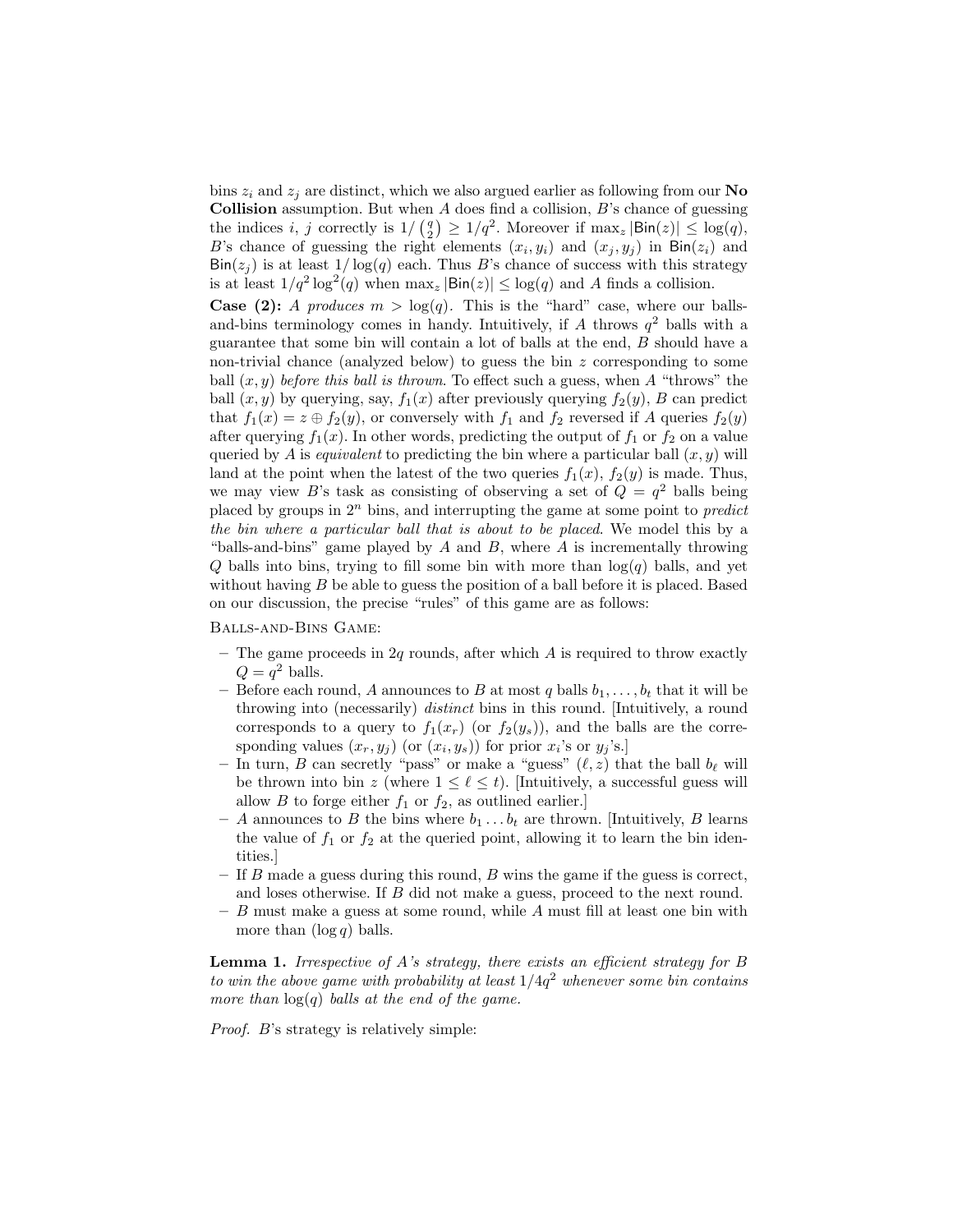- 1. Choose a random index *i* between 1 and  $q^2$ , and a second random integer k between 1 and  $log(q)$ .
- 2. Pass in all the rounds before the  $i$ -th overall ball is about to be thrown.
- 3. When the  $i$ -th ball is about to be thrown, make a secret guess that this ball will be thrown in a random bin  $z$  chosen among those bins *already containing* at least k balls prior to this round (or guess any bin if no such bin exists).

We argue that with this strategy,  $B$ 's chance of success is at least  $1/4q^2$ , provided that some bin contains more than  $log(q)$  balls by the end of the game. Let  $c_j$  be the total number of balls that are thrown into bins that already have at least  $j$ balls in them right before the round when this ball is thrown. Thus  $c_0 = q^2$  and  $c_{\log(q)} \geq 1$  by assumption that a "heavy" bin exists at the end of the game. Also note that  $c_j$  is an upper bound for the number of bins that have  $j + 1$  balls in them at the end of the game, since for a bin to receive  $j+1$  balls, some ball has to be thrown into it when the bin already has  $j$  balls.

For a fixed value of  $k$ ,  $B$ 's chance of correctly guessing the bin is at least  $\frac{c_k}{q^2} \cdot \frac{1}{c_{k-1}} = \frac{1}{q^2} \cdot \frac{c_k}{c_{k-1}}$ . This is because B has chance at least  $\frac{c_k}{q^2}$  of choosing a ball thrown into a bin with at least k balls, and then has at least chance  $\frac{1}{c_{k-1}}$  of choosing the bin correctly, given that there are at most  $c_{k-1}$  bins with k balls in them even at the end of the game, let alone in some intermediate round. Summing over the different values of k (which each have chance  $1/\log(q)$  of being selected), we thus see that  $B$ 's chance of success is

$$
\sum_{k=1}^{\log(q)} \frac{1}{\log(q)} \cdot \frac{1}{q^2} \cdot \frac{c_k}{c_{k-1}} = \frac{1}{q^2}
$$
ArithmeticMean  $\left(\frac{c_1}{c_0}, \dots, \frac{c_{\log(q)}}{c_{\log(q)-1}}\right)$   
\n
$$
\geq \frac{1}{q^2}
$$
 GeometricMean  $\left(\frac{c_1}{c_0}, \dots, \frac{c_{\log(q)}}{c_{\log(q)-1}}\right)$   
\n
$$
= \frac{1}{q^2} \left(\frac{c_{\log(q)}}{c_0}\right)^{\frac{1}{\log(q)}} \geq \frac{1}{q^2} \left(\frac{1}{q^2}\right)^{\frac{1}{\log(q)}}
$$
  
\n
$$
= \frac{1}{4q^2}
$$

as claimed, where we used  $c_0 = q^2$  and  $c_{\log(q)} \ge 1$ .

The above lemma immediately gives us a forger  $B$  for Case  $(2)$ , which succeeds to forge either  $f_1$  or  $f_2$  with probability at least  $1/4q^2 > 1/(q \log(q))^2$ for that case. As  $B$  chooses randomly which strategy to use and one of the two cases must occur with probability at least  $\varepsilon/2$ , B's chance of success is at least  $\frac{\varepsilon}{2} \min(1/(q \log(q))^2, 1/4q^2) = \varepsilon/2(q \log(q))^2$ , completing the WCR proof under our two simplifying assumptions.

General Case. Note that our (main) Query Order Assumption (namely that queries to  $f_3$  come before queries to  $f_1$  and  $f_2$ ) is only used rather weakly, in the sense that A could make its queries in any order as long as the query which completes the collision is a query to  $f_3$ . Thus removing this assumption amounts to handling two extra cases, in which collisions are completed with queries to  $f_1$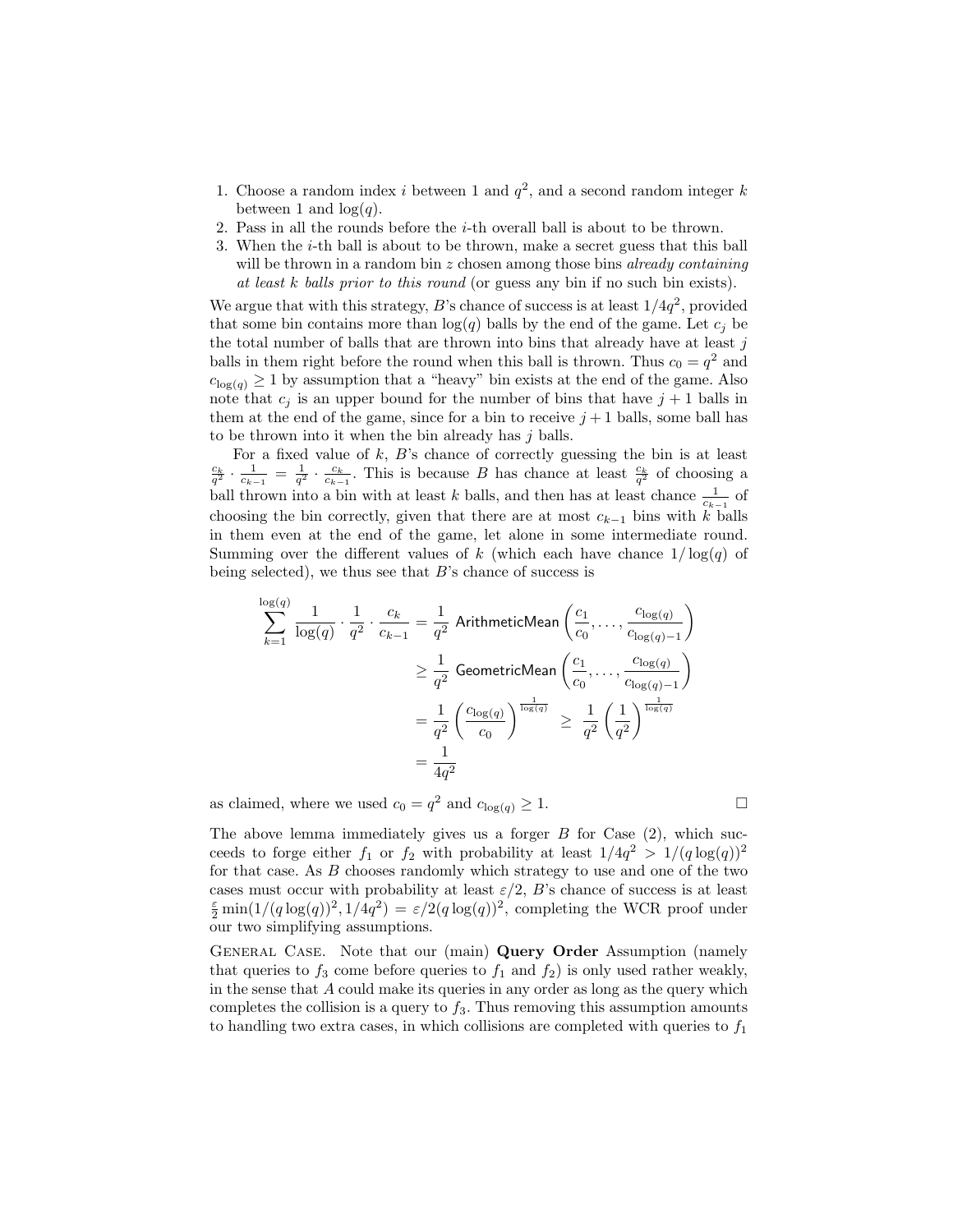or  $f_2$  instead of  $f_3$ . It turns out these cases can be handled fairly similarly to the  $f_3$  case. The details are deferred to the full version [9].

## 5 Security of SS-NMAC as a PRF

In this section we show that SS-NMAC is a secure PRF if  $f$  is a secure PRF. We will prove a stronger property in Section 6; here we give a proof reducing to the security of encrypted CBC-MAC, which gives a weaker result but a better security bound. The precise statement is the following theorem.

**Theorem 3.** Let  $f : \{0,1\}^n \times \{0,1\}^n \rightarrow \{0,1\}^n$  and let H be the SS-NMAC function family. Then, letting  $q = \mu/n$  and  $\varepsilon = \textbf{InSec}_f^{\text{prf}}(t, q, qn)$ , we have

$$
\mathbf{InSec}_H^{\text{prf}}(t, \tilde{q}, \mu) \le 5q^2/2^n + 4\varepsilon.
$$

*Proof.* Let  $H^*$  be the SS-NMAC construction where  $f_1$ ,  $f_2$ ,  $f_3$ ,  $f_4$  are random functions. Then obviously  $\textbf{InSec}_H^{\text{prf}}(t, \tilde{q}, \mu) \leq \textbf{InSec}_H^{\text{prf}}(t, \tilde{q}, \mu) + 4\varepsilon$ , so it suffices to show that  $\mathbf{InSec}_{H^*}^{\text{prf}}(t, \tilde{q}, \mu) \leq 5q^2/2^n$  where  $q = \mu/n$ .

We show that  $\mathbf{InSec}_{H^*}^{\text{prf}}(t, \tilde{q}, \mu) \leq 5q^2/2^n$  by reducing to the security of the "original" encrypted CBC-MAC, which is defined using a function family f of  $n$ -bit to  $n$ -bit functions by

$$
C[f_1, f_2](x_1 \| \dots \| x_m) = f_2(\dots f_1(f_1(x_1) \oplus x_2) \dots)
$$

Let  $C^*$  be the instance of C where  $f_1, f_2$  are random functions (namely, f is the set of all functions  $\{0,1\}^n \to \{0,1\}^n$ ). It is known that  $\mathbf{InSec}_{C^*}^{\text{prf}}(t, \tilde{q}, \mu) \leq q^2/2^n$ where still  $q = \mu/n$  [14]. The security proof in [14] is also easily seen to apply to the case of a three-keyed, "alternating" encrypted CBC-MAC defined by

$$
C_A[f_2, f_3, f_4](x_1\|\ldots\|x_m) = f_4(\ldots f_2(f_3(f_2(x_1)\oplus x_2)\oplus x_3)\ldots)
$$

in which encryptions by  $f_2$  and  $f_3$  alternate. Thus  $\text{InSec}_{C_A^*}^{\text{prf}}(t, \tilde{q}, \mu) \leq q^2/2^n$ where  $C_A^*$  is the random function implementation of  $C_A$ .

Note that  $C_A$  becomes  $H$  if each block of input is repeated once and encrypted with a call to  $f_1$ . Thus a distinguisher D for  $H^*$  can be used to obtain a distinguisher D' for  $C_A^*$ : sample a key  $k_1$  to simulate the function  $f_{k_1}$ , then simulate a query  $x_1 || \cdots || x_m$  of D to the oracle  $H^*$  by passing  $f_{k_1}(x_1) || f_{k_1}(x_1) || f_{k_1}(x_2) || f_{k_1}(x_2) \cdots$  $\widehat{f}_{k_1}(x_m)$   $|| f_{k_1}(x_m)$  to the oracle for  $C_A^*$ .

If the oracle is a true instance of  $\widehat{C}_A^*$  the answers returned to D look exactly as the answers of an oracle to  $H^*$ , so D's chance of distinguishing correctly is unaffected in that case. If on the other hand the oracle is a random function the answers returned to  $D$  are independent random values except when the same input is queried twice to the random oracle, which can happen because of collisions in  $f_{k_1}$ . The chance of a collision in  $f_{k_1}$  when  $q = \mu/n$  blocks of message are queried and  $f_{k_1}$  is a random function is at most  $q^2/2^n$ , however, so D and D''s distinguishing advantages differ by at most  $q^2/2^n$ . Thus, since D' uses twice the message length, we get the desired

$$
\mathbf{InSec}_{H^*}^{\mathrm{prf}}(t,\tilde{q},\mu) \leq \mathbf{InSec}_{C_A^*}^{\mathrm{prf}}(t,\tilde{q},2\mu) + q^2/2^n \leq 5q^2/2^n.
$$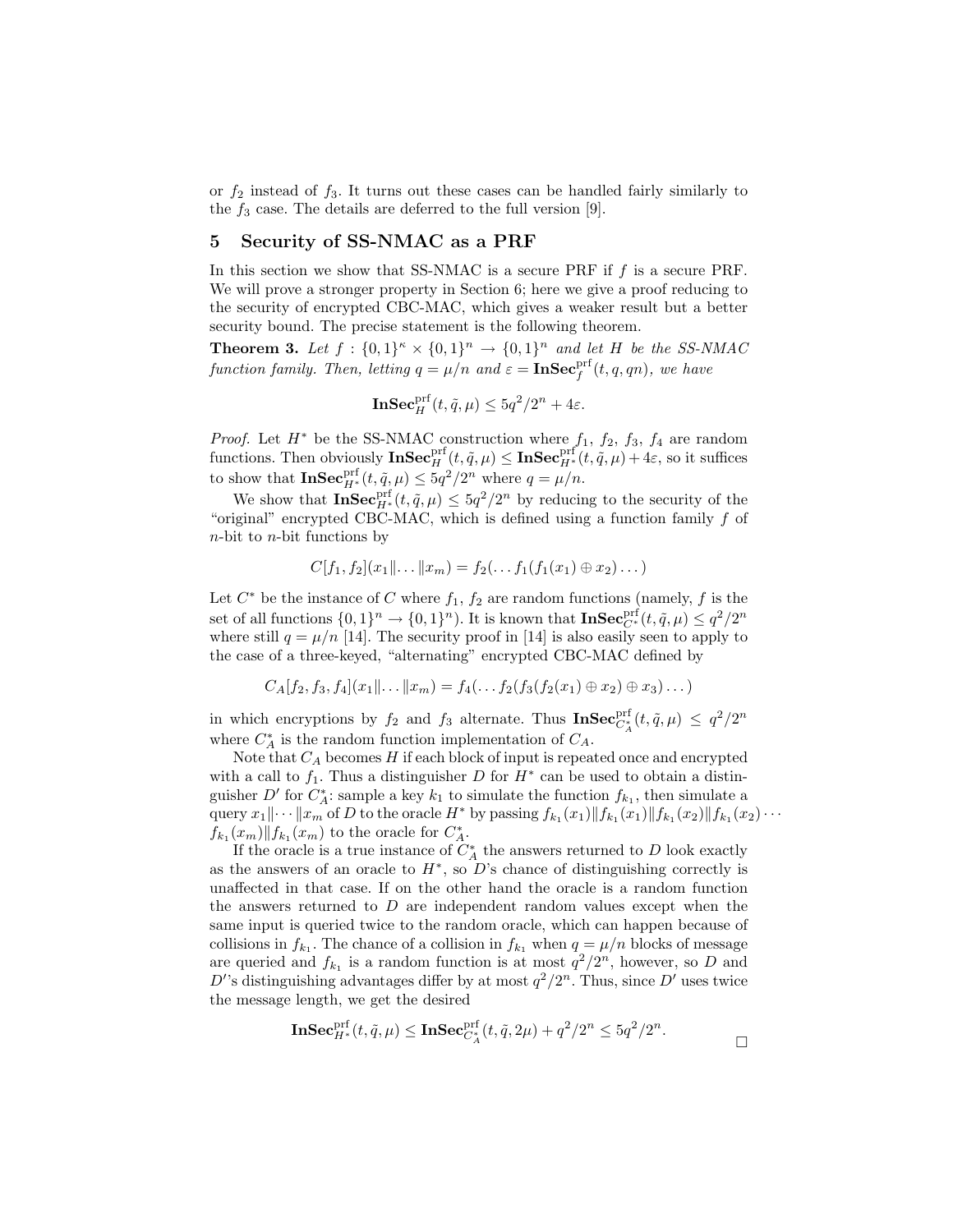## 6 Enhanced PRF Security in the Oracle Cipher Model

In this section, we introduce (following [8]) a strictly *stronger* PRF security notion for block-cipher-based PRFs in the so called *oracle cipher model*, and show that SS-NMAC has (nearly) birthday "oracle cipher security" when instantiated with a secure PRP.

Let  $H$  be a function using a fixed-key block cipher  $f$  (or a small set of different fixed key block ciphers). Essentially, the oracle cipher model is designed to allow the adversary to view computation transcripts of  $H$ , but not including the internals of the block cipher calls. For example, one can imagine that the adversary witnesses a trusted party's computation of  $H$  on various inputs, where the trusted party out-sources the block cipher calls to a smart-card, so that the secret keys remain hidden from the adversary. We argue that  $H$  is a good random function if, subsequent to viewing a number of such computations, the adversary is unable to distinguish  $H$  (queried on new values) from a truly random function.

Let  $M<sup>f</sup>$  be an oracle Turing machine implementing H. Before the game starts random keys are chosen for the block ciphers, a random function  $h$  with same domain and range as  $H$  is sampled, and a coin flipped to determine whether the adversary will be in the "real world" or "random world". We allow the adversary two types of queries: "transcript" queries and "oracle" queries. When the adversary A makes a transcript query the transcript of the computation  $M<sup>f</sup>(x)$  is returned to A. When the adversary makes a oracle query (oracle queries must be distinct from transcript queries), the adversary either gets  $H<sup>f</sup>(x)$  or  $h(x)$ depending on whether it is in the real world or the random world. The adversary wins if it can distinguish the two worlds.

We call the advantage of an adversary at winning this game the oracle cipher PRF security of H, denoted  $\varepsilon_{\text{opt}}$ . Clearly  $\varepsilon_{\text{opt}} \geq \varepsilon_{\text{prf}}$  for the same number of queries and the same computational resources, since the adversary is free to play the oracle cipher game without making any transcript queries. Let **InSec**<sup>oprf</sup> $(t, \tilde{q}, \mu)$  be the maximum  $\varepsilon$ <sub>oprf</sub> over all adversaries running in time at most t, making at most q queries of total (padded) length at most  $\mu$ , where the running time includes the time necessary to run  $H$  and  $M<sup>f</sup>$ . (Obviously, **InSec**<sup>oprf</sup> $(t, \tilde{q}, \mu)$  implicitly depends on the choice of M.) We have the following theorem showing that the oracle cipher security of SS-NMAC is nearly equivalent to its standard PRF security.

**Theorem 4.** Let  $f: \{0,1\}^{\kappa} \times \{0,1\}^n \to \{0,1\}^n$ , let  $H: \{0,1\}^{4\kappa} \times \text{Dom}(H) \to$  ${0,1}<sup>n</sup>$  be the SS-NMAC function family, and let  $M^{f_1,f_2,f_3,f_4}$  be the natural oracle Turing implementation of SS-NMAC, which makes  $3\ell + 1$  oracle calls to compute  $H(x)$  on a padded input of  $\ell$  blocks. Then with respect to this oracle Turing machine, and letting  $q = \mu/n$  and  $\varepsilon = \text{InSec}_f^{\text{prf}}(t, q, qn)$ , we have

$$
\mathbf{InSec}_H^{\mathrm{oprf}}(t, \tilde{q}, \mu) \le 30q^2 \log^2(q)/2^n + 4\varepsilon.
$$

*Proof.* Let  $H^*$  be the instantiation of H with a truly random function family instead of with f. We clearly have  $\text{InSec}_H^{\text{oprf}}(t, \tilde{q}, \mu) \leq \text{InSec}_{H^*}^{\text{oprf}} + 4\varepsilon$ , so it suffices to show  $\mathbf{InSec}_{H^*}^{\text{oprf}} \leq 30q^2 \log^2(q)/2^n$ .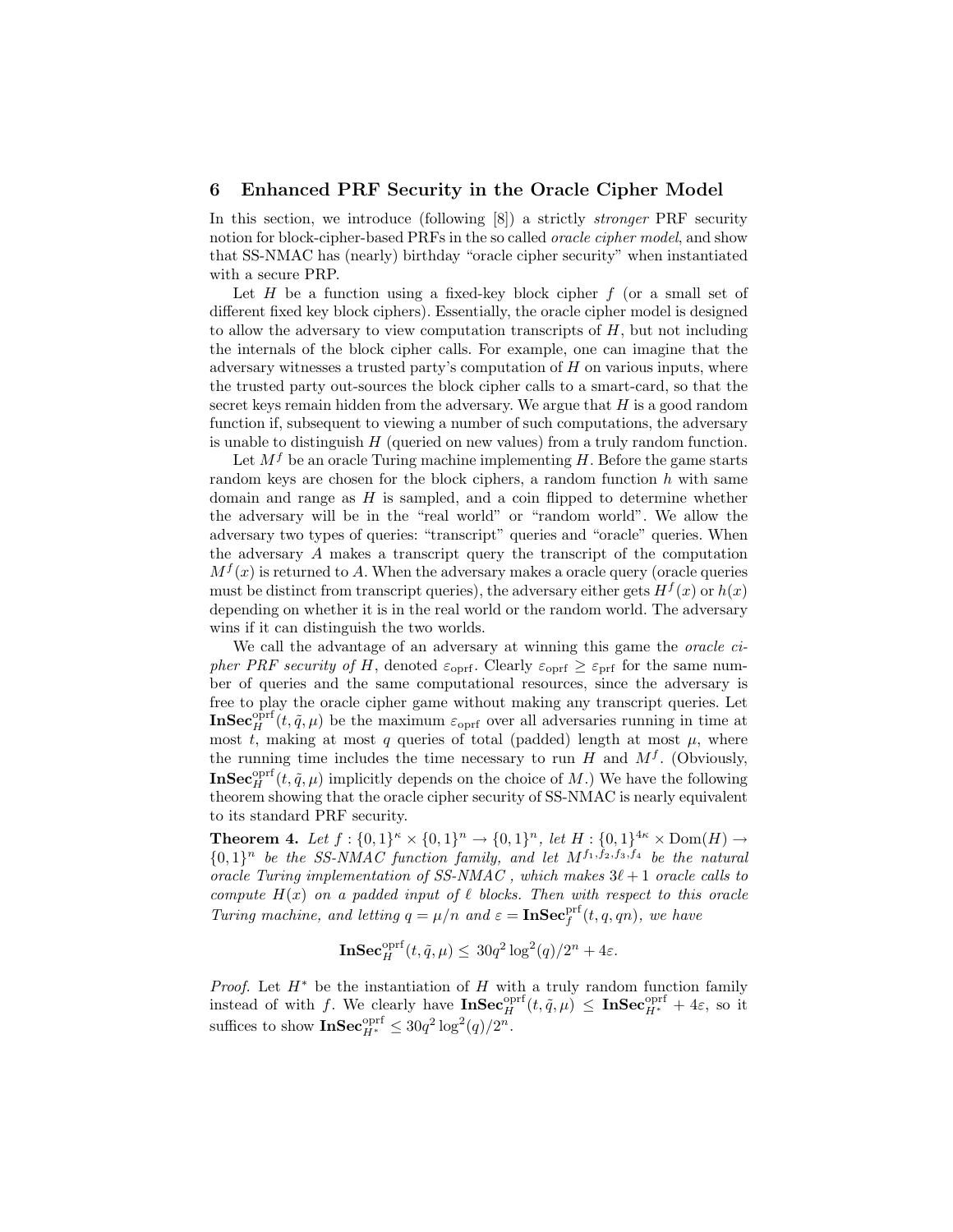We now modify the game like so: for each type of query (transcript and oracle), the adversary is allowed to view the transcript of the computation of  $H^*(x)$ up to the application of  $f_4$ . Then for a transcript query the actual application of  $f_4$  is shown as part of the transcript to the adversary, whereas for an oracle query the value of the oracle query is simply appended to the transcript (which will be the value of  $f_4$  in the real world, or else simply the value of the random function  $h$ ). Note the adversary knows in either case which type of query it is witnessing, but cannot independently verify  $f_4$  for oracle queries unless it happens to make another query later (either transcript or oracle) which results in the same input to  $f_4$ . In fact, if the adversary never makes two queries at least one of which is an oracle query that result in the same input to  $f_4$ , the two worlds look exactly alike (because  $f_4$  is uniformly random) and the adversary has zero advantage.

Thus the adversary's advantage is upper bounded by its probability of finding a collision at the input to  $f_4$  with free oracle access to  $f_1$ ,  $f_2$ ,  $f_3$ , which is in turn upper bounded by the collision resistance of the Shrimpton-Stam compression function when instantiated with random functions. Thus Theorem 1 applied with MAC insecurity  $1/2^n$  gives  $\text{InSec}_{H^*}^{\text{opf}}(t, \tilde{q}, \mu) \leq 30q^2 \log^2(q)/2^n$ , as desired.  $\Box$ 

# 7 Unpredictability vs. Pseudorandomness

Given that our solution is three times slower than CBC-MAC, it is interesting to see if existing block ciphers, such as AES, are indeed more unpredictable than pseudorandom. Notice, even if our n-bit block cipher is completely ideal, it has security  $\varepsilon_{\text{prf}} \sim q^2/2^{n+1}$  as a one-block PRF, and a much better security  $\varepsilon_{\text{mac}} \sim$  $1/(2^{n}-q)$  as a one-block MAC, where q is the number of input queries issued by the attacker. Also, in theory is is trivial to construct artificial block ciphers which are much more unpredictable than pseudorandom. Unfortunately, existing block ciphers are neither ideal nor artificial. For such "real" block ciphers, to the best of our knowledge, this gap between unpredictability and pseudorandomness has not been researched extensively. In part, this might be due to the cryptanalytic "culture" to call the attack truly "successful" if it actually recovers the secret key, which, obviously, will not demonstrate the gap we are seeking here.

We give a (rather weak) example to demonstrate this point. It is well known in complexity theory [20] that no pseudorandom generator with  $\kappa$ -bit key can have security more than  $2^{-\kappa/2}$  (against non-uniform attackers), even against linear tests.<sup>3</sup> This means that no non-trivial PRF with a  $\kappa$ -bit key can have security  $\varepsilon_{\text{prf}} \leq 2^{-\kappa/2}$ , even for  $q = O(1)$  (e.g., AES cannot be more than  $2^{-64}$  secure, even for  $q = 2$ . In contrast, no such limitation is known for unpredictability, even for exponentially high number of queries  $q$  (e.g., for all we know, AES might be almost  $2^{-128}$  secure, even for  $q = 2^{60}$  or higher). However, the above theoretical "separation" is not considered a "real attack", since the best known way to translate this specific  $2^{-\kappa/2}$  distinguishing attack to the key recovery attack takes time  $\Omega(2^{\kappa})$ , which is trivial.

<sup>&</sup>lt;sup>3</sup> Since an  $\varepsilon$ -secure pseudorandom generator must also be an  $\varepsilon$ -biased set [12], and such sets must have seed length at least  $2\log(1/\varepsilon)$  (see [1]). Thus,  $\kappa < 2\log(1/\varepsilon)$ .